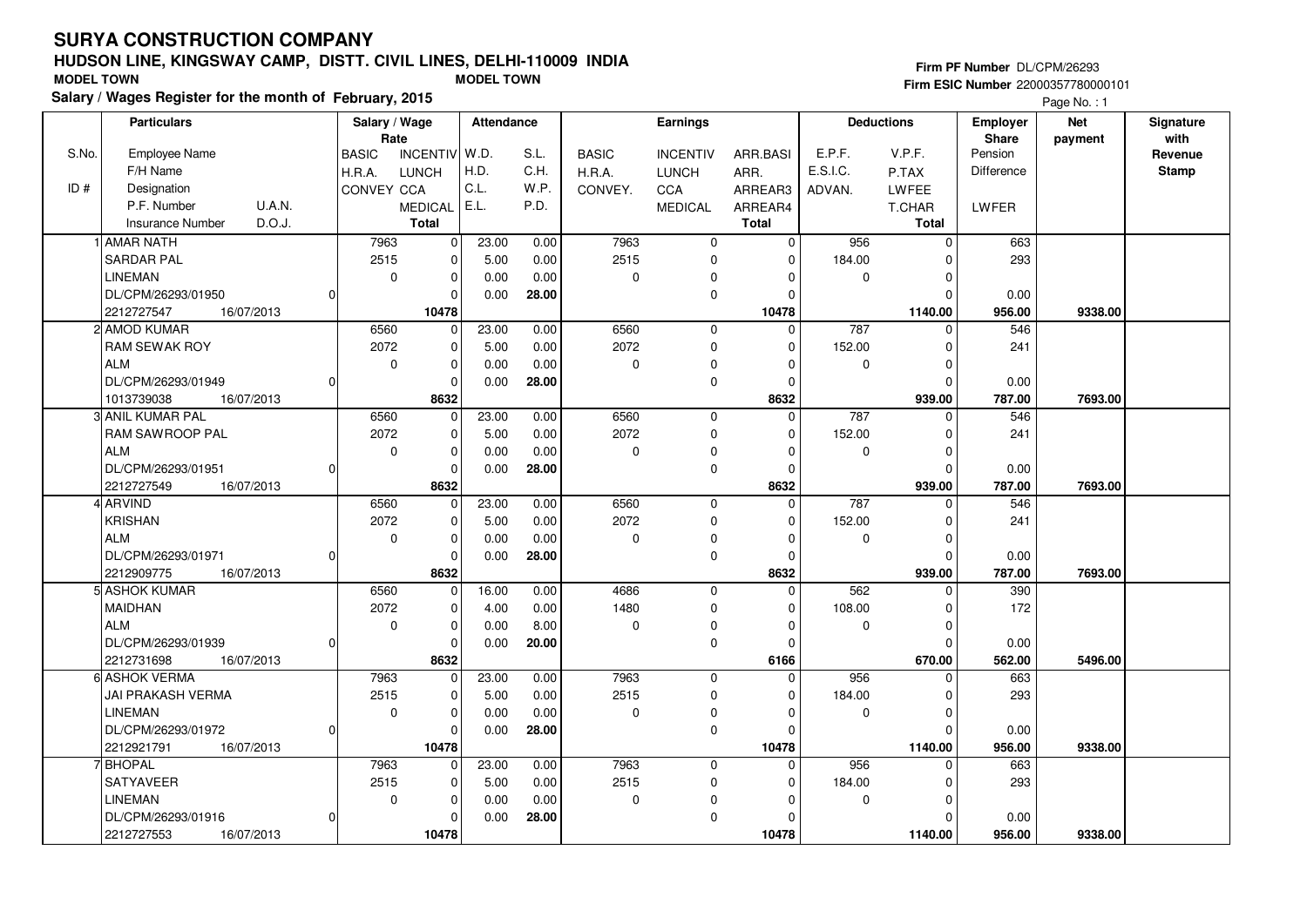# **HUDSON LINE, KINGSWAY CAMP, DISTT. CIVIL LINES, DELHI-110009 INDIA**

| <b>MODEL TOWN</b> | השטטוז בווזב, ומוזטטזיות ו טאון , טוטו ו. טוזוב בווזבט, טבבוור ו וטעט ווזטה<br>Salary / Wages Register for the month of February, 2015 |        |             |                       | <b>MODEL TOWN</b> |      |              |                 |          |          |                   | Firm PF Number DL/CPM/26293     | <b>Firm ESIC Number 22000357780000101</b><br>Page No.: 2 |                   |
|-------------------|----------------------------------------------------------------------------------------------------------------------------------------|--------|-------------|-----------------------|-------------------|------|--------------|-----------------|----------|----------|-------------------|---------------------------------|----------------------------------------------------------|-------------------|
|                   | <b>Particulars</b>                                                                                                                     |        |             | Salary / Wage<br>Rate | Attendance        |      |              | Earnings        |          |          | <b>Deductions</b> | <b>Employer</b><br><b>Share</b> | <b>Net</b><br>payment                                    | Signature<br>with |
| S.No.             | Employee Name                                                                                                                          |        | l BASIC     | INCENTIV W.D.         |                   | S.L. | <b>BASIC</b> | <b>INCENTIV</b> | ARR.BASI | E.P.F.   | V.P.F.            | Pension                         |                                                          | Revenue           |
|                   | F/H Name                                                                                                                               |        | H.R.A.      | LUNCH                 | H.D.              | C.H. | H.R.A.       | <b>LUNCH</b>    | ARR.     | E.S.I.C. | P.TAX             | Difference                      |                                                          | Stamp             |
| ID#               | Designation                                                                                                                            |        | ICONVEY CCA |                       | ' C.L.            | W.P. | CONVEY.      | <b>CCA</b>      | ARREAR3  | ADVAN.   | <b>LWFEE</b>      |                                 |                                                          |                   |
|                   | P.F. Number                                                                                                                            | U.A.N. |             | <b>MEDICAL</b>        | E.L.              | P.D. |              | <b>MEDICAL</b>  | ARREAR4  |          | T.CHAR            | <b>LWFER</b>                    |                                                          |                   |
|                   | Insurance Number                                                                                                                       | D.O.J. |             | Total                 |                   |      |              |                 | Total    |          | Total             |                                 |                                                          |                   |
|                   | 8 DEVENDER KUMAR                                                                                                                       |        | 6560        |                       | 23.00             | 0.00 | 6560         |                 |          | 787      |                   | 546                             |                                                          |                   |

| P.F. Number<br>U.A.N.          | MEDICAL   E.L.   |       | P.D.  |             | <b>MEDICAL</b> | ARREAR4      |          | T.CHAR       | <b>LWFER</b> |         |  |
|--------------------------------|------------------|-------|-------|-------------|----------------|--------------|----------|--------------|--------------|---------|--|
| D.O.J.<br>Insurance Number     | <b>Total</b>     |       |       |             |                | Total        |          | Total        |              |         |  |
| 8 DEVENDER KUMAR               | 6560<br>$\Omega$ | 23.00 | 0.00  | 6560        | 0              | 0            | 787      | 0            | 546          |         |  |
| <b>SHRI RAM</b>                | 2072<br>$\Omega$ | 5.00  | 0.00  | 2072        | 0              | $\mathbf 0$  | 152.00   |              | 241          |         |  |
| <b>ALM</b>                     | 0                | 0.00  | 0.00  | $\mathbf 0$ | 0              | $\mathbf 0$  | $\Omega$ | $\Omega$     |              |         |  |
| DL/CPM/26293/01900<br>$\Omega$ |                  | 0.00  | 28.00 |             | 0              | $\Omega$     |          |              | 0.00         |         |  |
| 2212727556<br>16/07/2013       | 8632             |       |       |             |                | 8632         |          | 939.00       | 787.00       | 7693.00 |  |
| 9 DEVI SINGH                   | 7963<br>$\Omega$ | 23.00 | 0.00  | 7963        | $\mathbf{0}$   | $\Omega$     | 956      |              | 663          |         |  |
| <b>MAKRAND PAL</b>             | 2515<br>$\Omega$ | 5.00  | 0.00  | 2515        | 0              | $\Omega$     | 184.00   |              | 293          |         |  |
| <b>LINEMAN</b>                 | 0                | 0.00  | 0.00  | $\mathbf 0$ | 0              | $\Omega$     | $\Omega$ | $\Omega$     |              |         |  |
| DL/CPM/26293/01952<br> 0       |                  | 0.00  | 28.00 |             | 0              | $\Omega$     |          |              | 0.00         |         |  |
| 2212727557<br>16/07/2013       | 10478            |       |       |             |                | 10478        |          | 1140.00      | 956.00       | 9338.00 |  |
| 10 DINESH KUMAR                | 7963<br>ŋ        | 5.00  | 0.00  | 1422        | $\mathbf{0}$   | $\mathbf 0$  | 171      |              | 118          |         |  |
| <b>RAM KALAN SINGH</b>         | 2515             | 0.00  | 0.00  | 449         | 0              | $\Omega$     | 33.00    |              | 53           |         |  |
| <b>LINEMAN</b>                 | $\mathbf 0$      | 0.00  | 23.00 | $\mathbf 0$ | 0              | $\Omega$     | $\Omega$ |              |              |         |  |
| DL/CPM/26293/01921<br>$\Omega$ |                  | 0.00  | 5.00  |             | 0              | $\Omega$     |          |              | 0.00         |         |  |
| 2212727558<br>16/07/2013       | 10478            |       |       |             |                | 1871         |          | 204.00       | 171.00       | 1667.00 |  |
| 11 GREAT MINZ                  | 6560             | 23.00 | 0.00  | 6560        | $\mathbf 0$    | $\Omega$     | 787      |              | 546          |         |  |
| <b>MAHUL MINZ</b>              | 2072<br>O        | 5.00  | 0.00  | 2072        | 0              | $\Omega$     | 152.00   | $\Omega$     | 241          |         |  |
| <b>ALM</b>                     | $\Omega$         | 0.00  | 0.00  | $\Omega$    | 0              | $\mathbf 0$  | $\Omega$ | $\Omega$     |              |         |  |
| DL/CPM/26293/01937<br> 0       |                  | 0.00  | 28.00 |             | 0              | $\mathbf 0$  |          | $\Omega$     | 0.00         |         |  |
| 2212727559<br>16/07/2013       | 8632             |       |       |             |                | 8632         |          | 939.00       | 787.00       | 7693.00 |  |
| 12 JAG MOHAN                   | 7963<br>$\Omega$ | 23.00 | 0.00  | 7963        | $\mathbf{0}$   | $\mathbf 0$  | 956      |              | 663          |         |  |
| <b>RAJA RAM</b>                | 2515             | 5.00  | 0.00  | 2515        | 0              | $\mathbf 0$  | 184.00   |              | 293          |         |  |
| <b>LINEMAN</b>                 | $\Omega$         | 0.00  | 0.00  | $\Omega$    | 0              | $\Omega$     | $\Omega$ |              |              |         |  |
| DL/CPM/26293/01901<br>$\Omega$ |                  | 0.00  | 28.00 |             | 0              | $\Omega$     |          |              | 0.00         |         |  |
| 2212727562<br>16/07/2013       | 10478            |       |       |             |                | 10478        |          | 1140.00      | 956.00       | 9338.00 |  |
| 13 JAGDISH YADAV               | 6560             | 23.00 | 0.00  | 6560        | 0              | $\mathbf 0$  | 787      | ŋ            | 546          |         |  |
| <b>RAM NARESH YADAV</b>        | 2072             | 5.00  | 0.00  | 2072        | 0              | $\Omega$     | 152.00   |              | 241          |         |  |
| <b>ALM</b>                     | 0                | 0.00  | 0.00  | 0           | 0              | $\Omega$     | $\Omega$ | <sup>0</sup> |              |         |  |
| DL/CPM/26293/01948<br>$\Omega$ |                  | 0.00  | 28.00 |             | 0              | $\Omega$     |          |              | 0.00         |         |  |
| 1013726467<br>16/07/2013       | 8632             |       |       |             |                | 8632         |          | 939.00       | 787.00       | 7693.00 |  |
| 14 JATA SHANKAR                | 7963<br>$\Omega$ | 23.00 | 0.00  | 7963        | $\mathbf 0$    | $\mathbf{0}$ | 956      |              | 663          |         |  |
| <b>ASHOK KUMAR</b>             | 2515             | 5.00  | 0.00  | 2515        | 0              | $\mathbf 0$  | 184.00   |              | 293          |         |  |
| <b>LINEMAN</b>                 | $\Omega$         | 0.00  | 0.00  | $\Omega$    | $\Omega$       | $\Omega$     | $\Omega$ |              |              |         |  |
| DL/CPM/26293/01953<br>$\Omega$ |                  | 0.00  | 28.00 |             | 0              | $\Omega$     |          |              | 0.00         |         |  |
| 2212727564<br>16/07/2013       | 10478            |       |       |             |                | 10478        |          | 1140.00      | 956.00       | 9338.00 |  |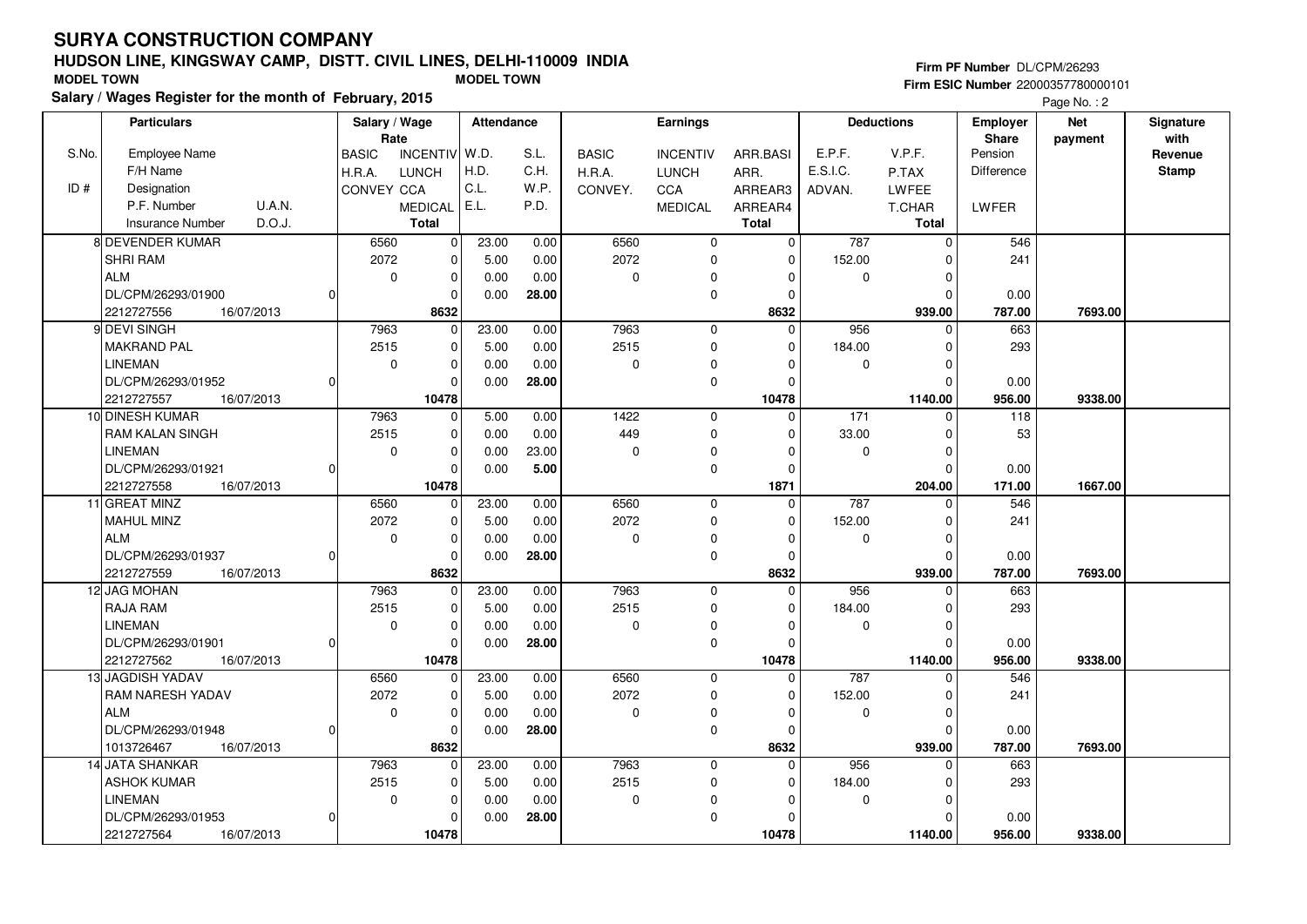## **HUDSON LINE, KINGSWAY CAMP, DISTT. CIVIL LINES, DELHI-110009 INDIASalary / Wages Register for the month of February, 2015 MODEL TOWN MODEL TOWN**

#### **Firm PF Number** DL/CPM/26293

|       | Salary / wages Register for the month of February, 2015 |                               |                      |       |              |                 |              |             |                   |                   | Page No.: 3 |              |
|-------|---------------------------------------------------------|-------------------------------|----------------------|-------|--------------|-----------------|--------------|-------------|-------------------|-------------------|-------------|--------------|
|       | <b>Particulars</b>                                      | Salary / Wage                 | <b>Attendance</b>    |       |              | Earnings        |              |             | <b>Deductions</b> | <b>Employer</b>   | <b>Net</b>  | Signature    |
|       |                                                         | Rate                          |                      |       |              |                 |              |             |                   | <b>Share</b>      | payment     | with         |
| S.No. | <b>Employee Name</b>                                    | INCENTIV W.D.<br><b>BASIC</b> |                      | S.L.  | <b>BASIC</b> | <b>INCENTIV</b> | ARR.BASI     | E.P.F.      | V.P.F.            | Pension           |             | Revenue      |
|       | F/H Name                                                | H.R.A.<br><b>LUNCH</b>        | H.D.                 | C.H.  | H.R.A.       | <b>LUNCH</b>    | ARR.         | E.S.I.C.    | P.TAX             | <b>Difference</b> |             | <b>Stamp</b> |
| ID#   | Designation                                             | CONVEY CCA                    | C.L.                 | W.P.  | CONVEY.      | <b>CCA</b>      | ARREAR3      | ADVAN.      | <b>LWFEE</b>      |                   |             |              |
|       | U.A.N.<br>P.F. Number                                   | <b>MEDICAL</b>                | E.L.                 | P.D.  |              | <b>MEDICAL</b>  | ARREAR4      |             | T.CHAR            | <b>LWFER</b>      |             |              |
|       | D.O.J.<br><b>Insurance Number</b>                       | <b>Total</b>                  |                      |       |              |                 | <b>Total</b> |             | <b>Total</b>      |                   |             |              |
|       | 15 JITENDER                                             | 6560                          | 23.00<br>0           | 0.00  | 6560         | $\mathbf 0$     | $\Omega$     | 787         | $\mathsf 0$       | 546               |             |              |
|       | <b>VASUDEV</b>                                          | 2072                          | $\Omega$<br>5.00     | 0.00  | 2072         | $\mathbf 0$     | $\Omega$     | 152.00      | $\Omega$          | 241               |             |              |
|       | <b>ALM</b>                                              | $\mathbf 0$                   | $\mathbf 0$<br>0.00  | 0.00  | 0            | $\Omega$        | $\Omega$     | $\mathbf 0$ | $\mathbf 0$       |                   |             |              |
|       | DL/CPM/26293/01920                                      |                               | $\Omega$<br>0.00     | 28.00 |              | $\mathbf 0$     | $\Omega$     |             | $\Omega$          | 0.00              |             |              |
|       | 1013583473<br>16/07/2013                                | 8632                          |                      |       |              |                 | 8632         |             | 939.00            | 787.00            | 7693.00     |              |
|       | 16 KAILASH RAJPUT                                       | 7963                          | $\Omega$<br>23.00    | 0.00  | 7963         | $\mathbf 0$     | $\Omega$     | 956         | $\Omega$          | 663               |             |              |
|       | LAL SINGH                                               | 2515                          | $\mathbf 0$<br>5.00  | 0.00  | 2515         | 0               | 0            | 184.00      | $\mathbf 0$       | 293               |             |              |
|       | <b>LINEMAN</b>                                          | $\mathbf 0$                   | $\Omega$<br>0.00     | 0.00  | 0            | 0               | $\Omega$     | $\mathbf 0$ | $\mathbf 0$       |                   |             |              |
|       | DL/CPM/26293/01914                                      |                               | $\Omega$<br>0.00     | 28.00 |              | $\mathbf 0$     | $\Omega$     |             | $\Omega$          | 0.00              |             |              |
|       | 2212727565<br>16/07/2013                                | 10478                         |                      |       |              |                 | 10478        |             | 1140.00           | 956.00            | 9338.00     |              |
|       | 17 KAUSHAL KUMAR                                        | 6560                          | 23.00<br>0           | 0.00  | 6560         | $\mathbf 0$     | 0            | 787         | $\mathbf 0$       | 546               |             |              |
|       | SARDAR PAL                                              | 2072                          | $\mathbf 0$<br>5.00  | 0.00  | 2072         | $\mathbf 0$     | $\Omega$     | 152.00      | $\mathbf 0$       | 241               |             |              |
|       | <b>ALM</b>                                              | 0                             | $\Omega$<br>0.00     | 0.00  | 0            | $\mathbf 0$     | $\Omega$     | 0           | $\mathbf 0$       |                   |             |              |
|       | DL/CPM/26293/01925                                      |                               | $\mathbf 0$<br>0.00  | 28.00 |              | $\mathbf 0$     | $\Omega$     |             | $\Omega$          | 0.00              |             |              |
|       | 2212727566<br>16/07/2013                                | 8632                          |                      |       |              |                 | 8632         |             | 939.00            | 787.00            | 7693.00     |              |
|       | 18 MAHADEV                                              | 6560                          | 9.00<br>0            | 0.00  | 2811         | $\mathbf 0$     | $\Omega$     | 337         | $\Omega$          | 234               |             |              |
|       | LAKHU PRASAD YADAV                                      | 2072                          | $\mathbf 0$<br>3.00  | 0.00  | 888          | $\mathbf 0$     | $\Omega$     | 65.00       | $\mathbf 0$       | 103               |             |              |
|       | <b>ALM</b>                                              | $\mathbf 0$                   | $\mathbf 0$<br>0.00  | 16.00 | $\mathbf 0$  | $\Omega$        | $\Omega$     | $\mathbf 0$ | $\mathbf 0$       |                   |             |              |
|       | DL/CPM/26293/01984<br>$\Omega$                          |                               | 0.00<br>$\Omega$     | 12.00 |              | $\mathbf 0$     | $\Omega$     |             | $\Omega$          | 0.00              |             |              |
|       | 2212731706<br>01/08/2013                                | 8632                          |                      |       |              |                 | 3699         |             | 402.00            | 337.00            | 3297.00     |              |
|       | 19 MAHAVIR PRASAD                                       | 7963                          | 22.00<br>$\Omega$    | 0.00  | 7679         | $\mathbf 0$     | $\Omega$     | 921         | $\Omega$          | 640               |             |              |
|       | <b>BUDHAI PRASAD</b>                                    | 2515                          | 5.00<br>0            | 0.00  | 2425         | 0               | 0            | 177.00      | $\mathbf 0$       | 281               |             |              |
|       | <b>LINEMAN</b>                                          | $\mathbf 0$                   | $\Omega$<br>0.00     | 1.00  | 0            | 0               | $\Omega$     | $\mathbf 0$ | $\mathbf 0$       |                   |             |              |
|       | DL/CPM/26293/01985                                      |                               | $\Omega$<br>0.00     | 27.00 |              | $\mathbf 0$     | $\Omega$     |             | $\Omega$          | 0.00              |             |              |
|       | 2212727569<br>01/11/2013                                | 10478                         |                      |       |              |                 | 10104        |             | 1098.00           | 921.00            | 9006.00     |              |
|       | 20 MANSA RAM                                            | 6560                          | 23.00<br>0           | 0.00  | 6560         | $\mathbf 0$     | $\mathbf 0$  | 787         | $\mathbf 0$       | 546               |             |              |
|       | RAM KRISHAN                                             | 2072                          | $\mathbf 0$<br>5.00  | 0.00  | 2072         | $\mathbf 0$     | $\Omega$     | 152.00      | 0                 | 241               |             |              |
|       | <b>ALM</b>                                              | 0                             | $\Omega$<br>0.00     | 0.00  | 0            | $\mathbf 0$     | $\Omega$     | 0           | $\mathbf 0$       |                   |             |              |
|       | DL/CPM/26293/01954                                      |                               | $\mathbf 0$<br>0.00  | 28.00 |              | $\mathbf 0$     | $\Omega$     |             | $\Omega$          | 0.00              |             |              |
|       | 2212727575<br>16/07/2013                                | 8632                          |                      |       |              |                 | 8632         |             | 939.00            | 787.00            | 7693.00     |              |
|       | 21 MUKESH KUMAR                                         | 6560                          | 23.00<br>$\mathbf 0$ | 0.00  | 6560         | $\mathbf 0$     | $\mathbf 0$  | 787         | $\Omega$          | 546               |             |              |
|       | <b>GAJODHAR</b>                                         | 2072                          | $\Omega$<br>5.00     | 0.00  | 2072         | $\mathbf 0$     | $\Omega$     | 152.00      | $\mathbf 0$       | 241               |             |              |
|       | <b>ALM</b>                                              | $\mathbf 0$                   | $\mathbf 0$<br>0.00  | 0.00  | 0            | 0               | $\Omega$     | 0           | $\mathbf 0$       |                   |             |              |
|       | DL/CPM/26293/01902<br>ŋ                                 |                               | 0.00<br>$\Omega$     | 28.00 |              | $\Omega$        | $\Omega$     |             | $\Omega$          | 0.00              |             |              |
|       | 2212727574<br>16/07/2013                                | 8632                          |                      |       |              |                 | 8632         |             | 939.00            | 787.00            | 7693.00     |              |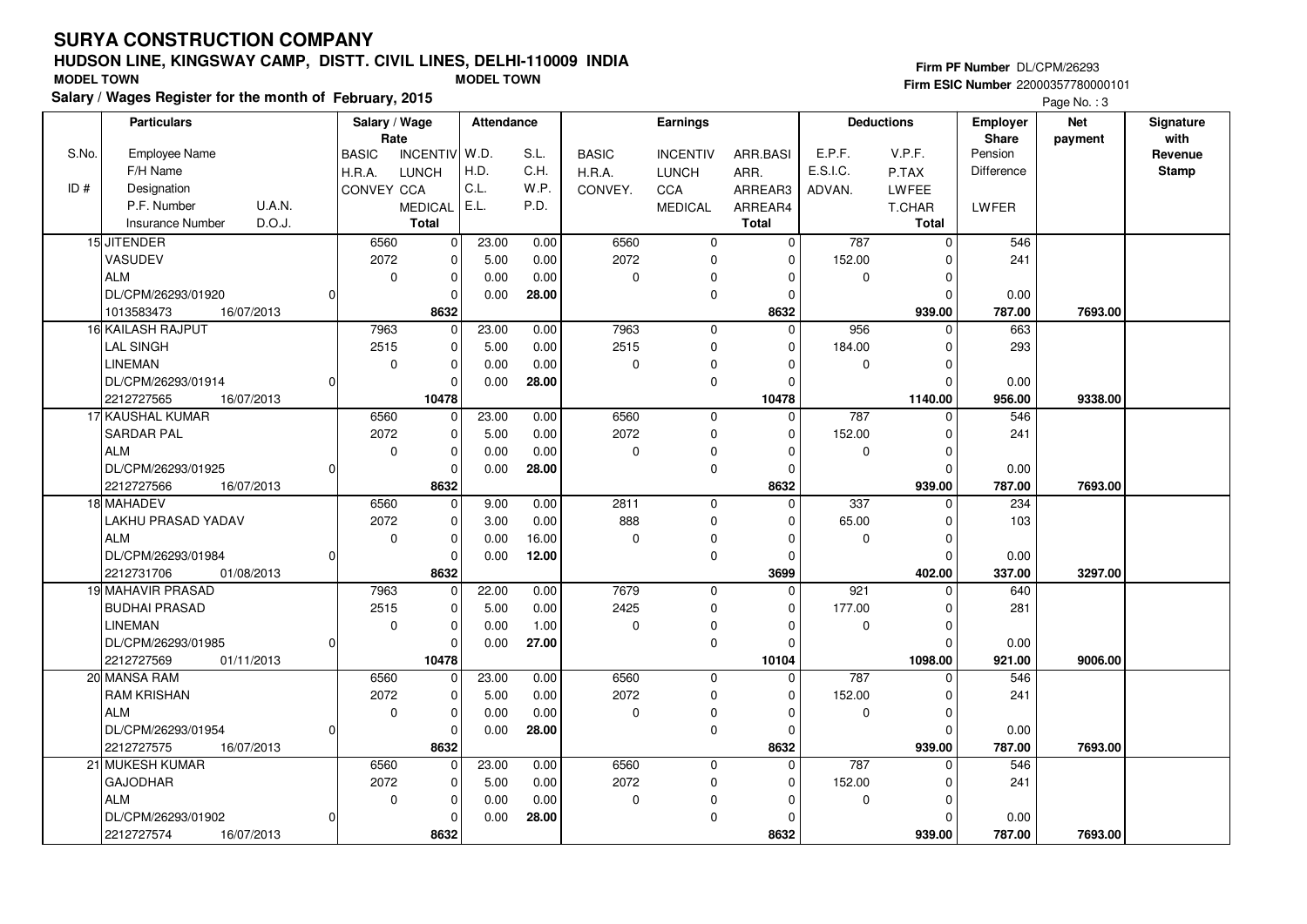## **HUDSON LINE, KINGSWAY CAMP, DISTT. CIVIL LINES, DELHI-110009 INDIASalary / Wages Register for the month of February, 2015 MODEL TOWN MODEL TOWN**

## **Firm PF Number** DL/CPM/26293

|       | Salary / Wages Register for the month of February, 2015 |                               |                   |              |                 |                |          |                   |              | Page No.: 4 |              |
|-------|---------------------------------------------------------|-------------------------------|-------------------|--------------|-----------------|----------------|----------|-------------------|--------------|-------------|--------------|
|       | <b>Particulars</b>                                      | Salary / Wage                 | <b>Attendance</b> |              | Earnings        |                |          | <b>Deductions</b> | Employer     | <b>Net</b>  | Signature    |
|       |                                                         | Rate                          |                   |              |                 |                |          |                   | <b>Share</b> | payment     | with         |
| S.No. | <b>Employee Name</b>                                    | INCENTIV W.D.<br><b>BASIC</b> | S.L.              | <b>BASIC</b> | <b>INCENTIV</b> | ARR.BASI       | E.P.F.   | V.P.F.            | Pension      |             | Revenue      |
|       | F/H Name                                                | H.R.A.<br><b>LUNCH</b>        | H.D.<br>C.H.      | H.R.A.       | <b>LUNCH</b>    | ARR.           | E.S.I.C. | P.TAX             | Difference   |             | <b>Stamp</b> |
| ID#   | Designation                                             | <b>CONVEY CCA</b>             | C.L.<br>W.P.      | CONVEY.      | <b>CCA</b>      | ARREAR3        | ADVAN.   | <b>LWFEE</b>      |              |             |              |
|       | P.F. Number<br>U.A.N.                                   | <b>MEDICAL</b>                | E.L.<br>P.D.      |              | <b>MEDICAL</b>  | ARREAR4        |          | <b>T.CHAR</b>     | LWFER        |             |              |
|       | D.O.J.<br><b>Insurance Number</b>                       | <b>Total</b>                  |                   |              |                 | <b>Total</b>   |          | <b>Total</b>      |              |             |              |
|       | 22 MUKESH KUMAR                                         | 6560<br>0                     | 23.00<br>0.00     | 6560         | $\mathbf 0$     | $\overline{0}$ | 787      | $\mathbf 0$       | 546          |             |              |
|       | JAWALA PRASAD                                           | $\Omega$<br>2072              | 5.00<br>0.00      | 2072         | $\mathbf 0$     | $\Omega$       | 152.00   | O                 | 241          |             |              |
|       | <b>ALM</b>                                              | $\pmb{0}$<br>$\mathbf 0$      | 0.00<br>0.00      | 0            | 0               | 0              | 0        | $\mathbf 0$       |              |             |              |
|       | DL/CPM/26293/01955<br>0                                 | $\Omega$                      | 0.00<br>28.00     |              | $\pmb{0}$       | 0              |          | $\Omega$          | 0.00         |             |              |
|       | 2212727577<br>16/07/2013                                | 8632                          |                   |              |                 | 8632           |          | 939.00            | 787.00       | 7693.00     |              |
|       | 23 MUKESH KUMAR                                         | 7963<br>$\Omega$              | 23.00<br>0.00     | 7963         | $\mathbf 0$     | $\Omega$       | 956      | $\Omega$          | 663          |             |              |
|       | <b>GOVERDHAN</b>                                        | 2515<br>$\mathbf 0$           | 5.00<br>0.00      | 2515         | $\pmb{0}$       | $\Omega$       | 184.00   | $\Omega$          | 293          |             |              |
|       | <b>TO</b>                                               | $\mathbf 0$<br>$\mathbf 0$    | 0.00<br>0.00      | 0            | $\mathbf 0$     | $\Omega$       | 0        | $\Omega$          |              |             |              |
|       | DL/CPM/26293/01982                                      | $\Omega$                      | 28.00<br>0.00     |              | $\mathbf 0$     | $\Omega$       |          | $\Omega$          | 0.00         |             |              |
|       | 1013583467<br>16/07/2013                                | 10478                         |                   |              |                 | 10478          |          | 1140.00           | 956.00       | 9338.00     |              |
|       | 24 NARENDRA                                             | 7963<br>$\mathbf 0$           | 23.00<br>0.00     | 7963         | $\mathbf 0$     | $\Omega$       | 956      | $\Omega$          | 663          |             |              |
|       | <b>RAM SWAROOP</b>                                      | 2515<br>$\mathbf 0$           | 5.00<br>0.00      | 2515         | $\mathbf 0$     | $\Omega$       | 184.00   | $\Omega$          | 293          |             |              |
|       | <b>TO</b>                                               | $\pmb{0}$<br>0                | 0.00<br>0.00      | 0            | $\pmb{0}$       | $\Omega$       | 0        | $\Omega$          |              |             |              |
|       | DL/CPM/26293/01940                                      | $\Omega$                      | 0.00<br>28.00     |              | $\mathbf 0$     | $\Omega$       |          | $\Omega$          | 0.00         |             |              |
|       | 2212948036<br>16/07/2013                                | 10478                         |                   |              |                 | 10478          |          | 1140.00           | 956.00       | 9338.00     |              |
|       | 25 NARESH                                               | 6560<br>$\Omega$              | 0.00<br>23.00     | 6560         | $\mathbf 0$     | $\Omega$       | 787      |                   | 546          |             |              |
|       | LAIKU PRASAD                                            | $\Omega$<br>2072              | 5.00<br>0.00      | 2072         | $\mathbf 0$     | $\Omega$       | 152.00   | $\Omega$          | 241          |             |              |
|       | <b>ALM</b>                                              | $\mathbf 0$<br>0              | 0.00<br>0.00      | 0            | 0               | $\mathbf 0$    | 0        | $\Omega$          |              |             |              |
|       | DL/CPM/26293/01903<br>O                                 | $\Omega$                      | 0.00<br>28.00     |              | $\mathbf 0$     | $\mathbf 0$    |          | $\Omega$          | 0.00         |             |              |
|       | 2212727578<br>16/07/2013                                | 8632                          |                   |              |                 | 8632           |          | 939.00            | 787.00       | 7693.00     |              |
|       | 26 NARESH DAHIYA                                        | 7963<br>$\Omega$              | 21.00<br>0.00     | 7394         | $\mathbf 0$     | $\Omega$       | 887      | $\Omega$          | 616          |             |              |
|       | <b>MUKHTYAR SINGH</b>                                   | 2515<br>$\mathbf 0$           | 5.00<br>0.00      | 2335         | $\mathbf 0$     | $\mathbf 0$    | 171.00   | $\Omega$          | 271          |             |              |
|       | <b>LINEMAN</b>                                          | $\mathbf 0$<br>$\mathbf 0$    | 2.00<br>0.00      | 0            | $\mathbf 0$     | $\Omega$       | 0        | $\Omega$          |              |             |              |
|       | DL/CPM/26293/01917                                      | $\Omega$                      | 26.00<br>0.00     |              | $\mathbf 0$     | $\Omega$       |          | $\Omega$          | 0.00         |             |              |
|       | 2212727580<br>16/07/2013                                | 10478                         |                   |              |                 | 9729           |          | 1058.00           | 887.00       | 8671.00     |              |
|       | 27 NARESH KUMAR                                         | 7963<br>$\mathbf 0$           | 23.00<br>0.00     | 7963         | $\mathbf 0$     | $\mathbf 0$    | 956      | $\mathbf 0$       | 663          |             |              |
|       | <b>RAJ KUMAR</b>                                        | 2515<br>$\mathbf 0$           | 5.00<br>0.00      | 2515         | $\mathbf 0$     | $\mathbf 0$    | 184.00   | $\Omega$          | 293          |             |              |
|       | <b>LINEMAN</b>                                          | $\Omega$<br>0                 | 0.00<br>0.00      | 0            | $\pmb{0}$       | $\Omega$       | 0        | $\Omega$          |              |             |              |
|       | DL/CPM/26293/01976                                      | $\Omega$                      | 0.00<br>28.00     |              | $\mathbf 0$     | $\Omega$       |          | $\Omega$          | 0.00         |             |              |
|       | 2212727581<br>16/07/2013                                | 10478                         |                   |              |                 | 10478          |          | 1140.00           | 956.00       | 9338.00     |              |
|       | 28 NATHU RAM                                            | 7963<br>$\mathbf 0$           | 23.00<br>0.00     | 7963         | $\mathbf 0$     | $\mathbf 0$    | 956      | $\Omega$          | 663          |             |              |
|       | <b>MATRUMAL</b>                                         | $\mathbf 0$<br>2515           | 5.00<br>0.00      | 2515         | $\mathbf 0$     | $\Omega$       | 184.00   | $\Omega$          | 293          |             |              |
|       | <b>LINEMAN</b>                                          | $\mathbf 0$<br>0              | 0.00<br>0.00      | 0            | $\mathbf 0$     | $\Omega$       | 0        | O                 |              |             |              |
|       | DL/CPM/26293/01956<br>O                                 | $\Omega$                      | 0.00<br>28.00     |              | $\mathbf 0$     | $\Omega$       |          |                   | 0.00         |             |              |
|       | 2212727583<br>16/07/2013                                | 10478                         |                   |              |                 | 10478          |          | 1140.00           | 956.00       | 9338.00     |              |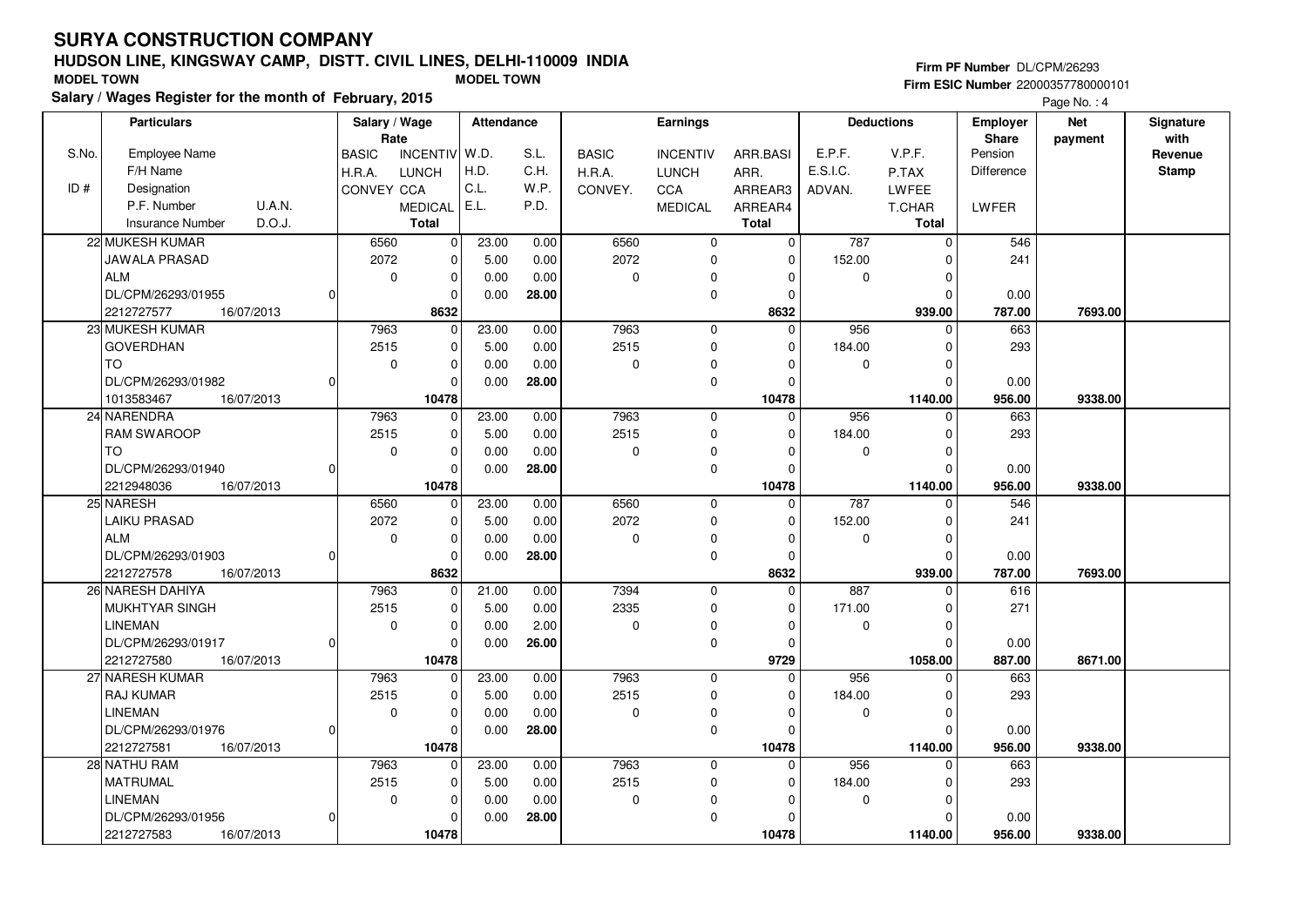## **HUDSON LINE, KINGSWAY CAMP, DISTT. CIVIL LINES, DELHI-110009 INDIASalary / Wages Register for the month of February, 2015 MODEL TOWN MODEL TOWN**

### **Firm PF Number** DL/CPM/26293

|       | Salary / wages Register for the month of February, 2015 |                                 |                   |              |                 |              |             |                     |                   | Page No.: 5 |              |
|-------|---------------------------------------------------------|---------------------------------|-------------------|--------------|-----------------|--------------|-------------|---------------------|-------------------|-------------|--------------|
|       | <b>Particulars</b>                                      | Salary / Wage                   | <b>Attendance</b> |              | Earnings        |              |             | <b>Deductions</b>   | <b>Employer</b>   | <b>Net</b>  | Signature    |
|       |                                                         | Rate                            |                   |              |                 |              |             |                     | <b>Share</b>      | payment     | with         |
| S.No. | <b>Employee Name</b>                                    | INCENTIV W.D.<br><b>BASIC</b>   | S.L.              | <b>BASIC</b> | <b>INCENTIV</b> | ARR.BASI     | E.P.F.      | V.P.F.              | Pension           |             | Revenue      |
|       | F/H Name                                                | H.R.A.<br><b>LUNCH</b>          | H.D.<br>C.H.      | H.R.A.       | <b>LUNCH</b>    | ARR.         | E.S.I.C.    | P.TAX               | <b>Difference</b> |             | <b>Stamp</b> |
| ID#   | Designation                                             | CONVEY CCA                      | C.L.<br>W.P.      | CONVEY.      | CCA             | ARREAR3      | ADVAN.      | <b>LWFEE</b>        |                   |             |              |
|       | <b>U.A.N.</b><br>P.F. Number                            | <b>MEDICAL</b>                  | E.L.<br>P.D.      |              | <b>MEDICAL</b>  | ARREAR4      |             | T.CHAR              | LWFER             |             |              |
|       | D.O.J.<br><b>Insurance Number</b>                       | <b>Total</b>                    |                   |              |                 | <b>Total</b> |             | Total               |                   |             |              |
|       | 29 OM PRAKASH                                           | 7963<br>$\overline{\mathbf{0}}$ | 0.00<br>23.00     | 7963         | $\mathbf 0$     | $\Omega$     | 956         | $\mathsf{O}\xspace$ | 663               |             |              |
|       | CHHOTA                                                  | 2515<br>$\pmb{0}$               | 5.00<br>0.00      | 2515         | $\mathbf 0$     | $\Omega$     | 184.00      | $\Omega$            | 293               |             |              |
|       | <b>LINEMAN</b>                                          | $\mathbf 0$<br>$\mathbf 0$      | 0.00<br>0.00      | 0            | $\mathbf 0$     | $\Omega$     | 0           | 0                   |                   |             |              |
|       | DL/CPM/26293/01942<br>$\Omega$                          | $\Omega$                        | 0.00<br>28.00     |              | $\mathbf 0$     | $\Omega$     |             | $\Omega$            | 0.00              |             |              |
|       | 1013583459<br>16/07/2013                                | 10478                           |                   |              |                 | 10478        |             | 1140.00             | 956.00            | 9338.00     |              |
|       | 30 PARMOD KUMAR                                         | 6560<br>$\Omega$                | 23.00<br>0.00     | 6560         | $\Omega$        | $\Omega$     | 787         | $\Omega$            | 546               |             |              |
|       | <b>VISHRAM PAL</b>                                      | 2072<br>$\pmb{0}$               | 5.00<br>0.00      | 2072         | $\mathbf 0$     | $\mathbf 0$  | 152.00      | $\mathbf 0$         | 241               |             |              |
|       | <b>ALM</b>                                              | $\mathbf 0$<br>$\mathbf 0$      | 0.00<br>0.00      | 0            | $\mathbf 0$     | $\Omega$     | 0           | $\mathbf 0$         |                   |             |              |
|       | DL/CPM/26293/01981<br>$\Omega$                          | $\Omega$                        | 0.00<br>28.00     |              | $\mathbf 0$     | $\Omega$     |             | $\Omega$            | 0.00              |             |              |
|       | 2212778042<br>16/07/2013                                | 8632                            |                   |              |                 | 8632         |             | 939.00              | 787.00            | 7693.00     |              |
|       | 31 PINTOO YADAV                                         | 6560<br>$\mathbf 0$             | 23.00<br>0.00     | 6560         | $\mathbf 0$     | $\Omega$     | 787         | $\mathbf 0$         | 546               |             |              |
|       | <b>GANESH YADAV</b>                                     | 2072<br>0                       | 5.00<br>0.00      | 2072         | $\mathbf 0$     | $\Omega$     | 152.00      | $\mathbf 0$         | 241               |             |              |
|       | <b>ALM</b>                                              | $\mathbf 0$<br>$\mathbf 0$      | 0.00<br>0.00      | 0            | $\mathbf 0$     | $\Omega$     | $\mathbf 0$ | $\mathbf 0$         |                   |             |              |
|       | DL/CPM/26293/01923<br>$\Omega$                          | $\mathbf 0$                     | 0.00<br>28.00     |              | $\mathbf 0$     | $\Omega$     |             | $\mathbf 0$         | 0.00              |             |              |
|       | 1013583489<br>16/07/2013                                | 8632                            |                   |              |                 | 8632         |             | 939.00              | 787.00            | 7693.00     |              |
|       | 32 RAJ BAHADUR YADAV                                    | 7963<br>0                       | 21.00<br>0.00     | 7394         | $\mathbf 0$     | $\Omega$     | 887         | $\Omega$            | 616               |             |              |
|       | <b>SADHNU YADAV</b>                                     | 2515<br>$\Omega$                | 5.00<br>0.00      | 2335         | $\Omega$        | $\Omega$     | 171.00      | $\Omega$            | 271               |             |              |
|       | <b>LINEMAN</b>                                          | $\pmb{0}$<br>$\mathbf 0$        | 2.00<br>0.00      | 0            | 0               | $\Omega$     | $\mathbf 0$ | $\mathbf 0$         |                   |             |              |
|       | DL/CPM/26293/01983<br>$\Omega$                          | $\mathbf 0$                     | 0.00<br>26.00     |              | $\pmb{0}$       | 0            |             | $\Omega$            | 0.00              |             |              |
|       | 2213844031<br>01/08/2013                                | 10478                           |                   |              |                 | 9729         |             | 1058.00             | 887.00            | 8671.00     |              |
|       | 33 RAJ KARAN                                            | 6560<br>$\Omega$                | 23.00<br>0.00     | 6560         | $\mathbf 0$     | $\Omega$     | 787         | $\Omega$            | 546               |             |              |
|       | <b>DHAN PAL</b>                                         | 2072<br>0                       | 5.00<br>0.00      | 2072         | $\mathbf 0$     | $\Omega$     | 152.00      | $\mathbf 0$         | 241               |             |              |
|       | <b>ALM</b>                                              | $\Omega$<br>$\Omega$            | 0.00<br>0.00      | 0            | $\mathbf 0$     | $\Omega$     | $\Omega$    | $\Omega$            |                   |             |              |
|       | DL/CPM/26293/01958<br>O                                 | $\Omega$                        | 0.00<br>28.00     |              | $\mathbf 0$     | $\Omega$     |             | $\Omega$            | 0.00              |             |              |
|       | 2212727603<br>16/07/2013                                | 8632                            |                   |              |                 | 8632         |             | 939.00              | 787.00            | 7693.00     |              |
|       | 34 RAJ KUMAR                                            | 7963<br>$\mathbf 0$             | 23.00<br>0.00     | 7963         | $\mathbf 0$     | $\mathbf{0}$ | 956         | $\mathbf 0$         | 663               |             |              |
|       | RADHAY SHYAM                                            | 2515<br>0                       | 5.00<br>0.00      | 2515         | $\mathbf 0$     | $\Omega$     | 184.00      | $\Omega$            | 293               |             |              |
|       | TO.                                                     | $\Omega$<br>$\Omega$            | 0.00<br>0.00      | $\mathbf 0$  | $\mathbf 0$     | $\Omega$     | $\mathbf 0$ | $\Omega$            |                   |             |              |
|       | DL/CPM/26293/01980<br>$\Omega$                          | $\Omega$                        | 0.00<br>28.00     |              | $\mathbf 0$     | $\Omega$     |             | $\Omega$            | 0.00              |             |              |
|       | 1013589342<br>16/07/2013                                | 10478                           |                   |              |                 | 10478        |             | 1140.00             | 956.00            | 9338.00     |              |
|       | 35 RAJ KUMAR YADAV                                      | 7963<br>0                       | 19.00<br>0.00     | 6541         | $\mathbf 0$     | $\Omega$     | 785         | $\Omega$            | 545               |             |              |
|       | RAMA SHANKAR YADAV                                      | 2515<br>$\mathbf 0$             | 4.00<br>0.00      | 2066         | $\mathbf 0$     | $\Omega$     | 151.00      | $\mathbf 0$         | 240               |             |              |
|       | <b>LINEMAN</b>                                          | 0<br>$\mathbf 0$                | 5.00<br>0.00      | 0            | $\mathbf 0$     | $\Omega$     | 0           | $\mathbf 0$         |                   |             |              |
|       | DL/CPM/26293/01936<br>0                                 | $\Omega$                        | 23.00<br>0.00     |              | $\mathbf 0$     | $\Omega$     |             | $\Omega$            | 0.00              |             |              |
|       | 2212778053<br>16/07/2013                                | 10478                           |                   |              |                 | 8607         |             | 936.00              | 785.00            | 7671.00     |              |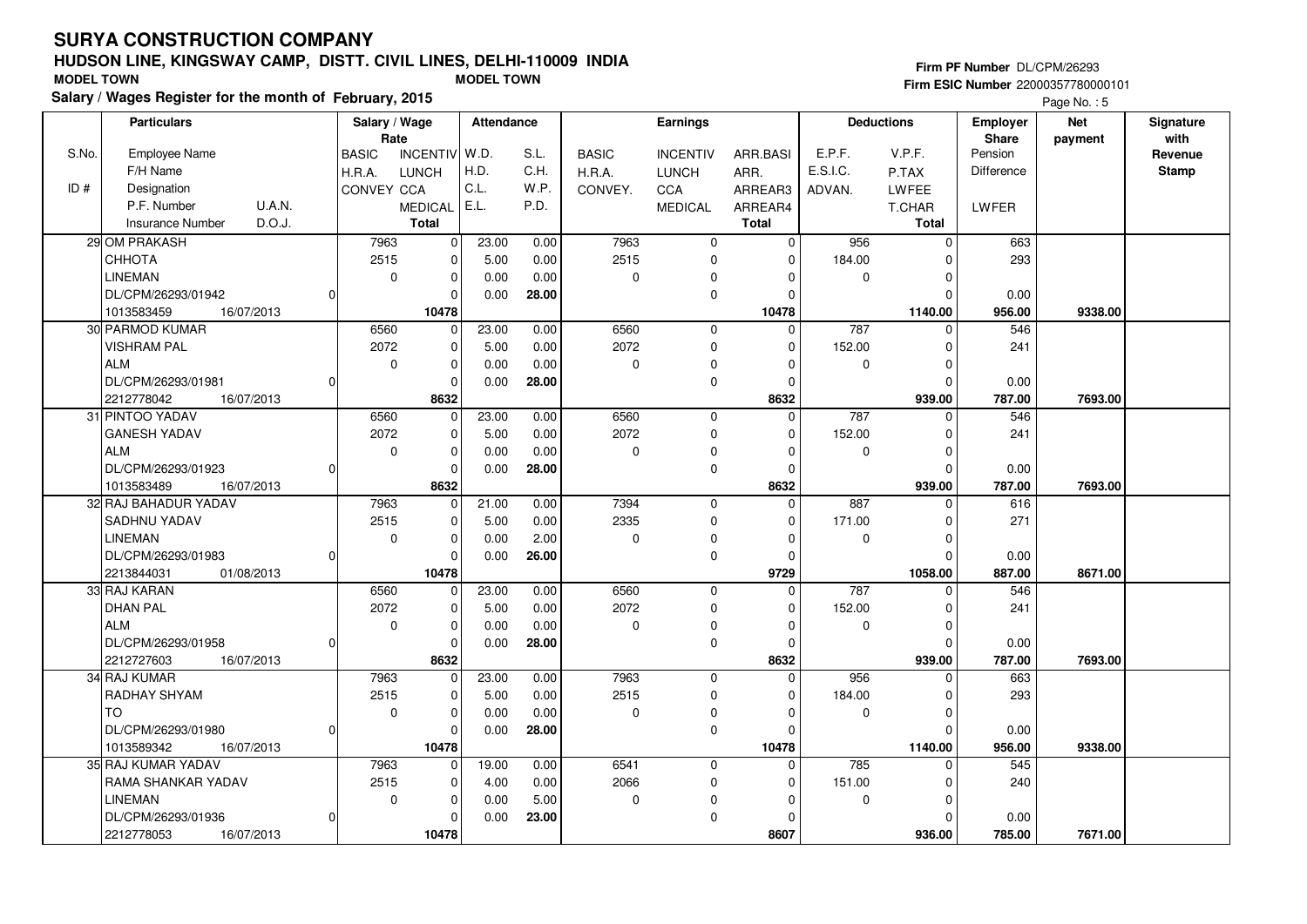MAM CHAND SHARMA

DL/CPM/26293/01926

DL/CPM/26293/01915

DL/CPM/26293/01905

DL/CPM/26293/01906

16/07/2013

16/07/2013

16/07/2013

16/07/2013

LINEMAN

2212727606 **10478**

2212727608 **10478**

2212727610 **10478**

2212727613 **8632**

42 RAM KHILAWANMUNNUALM

41 RAM DASS SHRI RAMLINEMAN

40 RAKESH SAROHARAJAN SINGHLINEMAN

# **HUDSON LINE, KINGSWAY CAMP, DISTT. CIVIL LINES, DELHI-110009 INDIA**

 2515 $\overline{0}$ 

 7963 2515 $\overline{0}$ 

 7963 2515 $\overline{0}$ 

 6560 2072 $\overline{\phantom{0}}$ 

0

 $\Omega$ 

 $\Omega$ 

 $\Omega$ 

 $\overline{0}$  $\overline{0}$  $\overline{0}$ 10478  5.00 0.000.00

23.00 5.00 0.000.00

> 0.00 0.00 0.000.00

23.00 5.00 0.000.00

 0.00 1.00**27.00**

 0.00 0.00 0.00**28.00**

 0.00 0.00 28.00 **0.00**

 0.00 0.00 0.00**28.00**

 $\overline{0}$ 

 $\overline{0}$  $\overline{0}$  $\overline{0}$ 10478

 $\overline{0}$ 

 $\overline{0}$  $\overline{0}$  $\overline{0}$ 10478

 $\overline{0}$ 

 $\overline{0}$  $\overline{0}$  $\overline{0}$ 8632

| <b>MODEL TOWN</b> |                                                         |              |                | <b>MODEL TOWN</b> |       | Firm ESIC Number 22000357780000101 |                 |              |          |                   |                   |             |           |  |  |
|-------------------|---------------------------------------------------------|--------------|----------------|-------------------|-------|------------------------------------|-----------------|--------------|----------|-------------------|-------------------|-------------|-----------|--|--|
|                   | Salary / Wages Register for the month of February, 2015 |              |                |                   |       |                                    |                 |              |          |                   |                   | Page No.: 6 |           |  |  |
|                   | <b>Particulars</b>                                      |              | Salary / Wage  | <b>Attendance</b> |       |                                    | Earnings        |              |          | <b>Deductions</b> | <b>Employer</b>   | <b>Net</b>  | Signature |  |  |
|                   |                                                         |              | Rate           |                   |       |                                    |                 |              |          |                   | <b>Share</b>      | payment     | with      |  |  |
| S.No.             | <b>Employee Name</b>                                    | <b>BASIC</b> | INCENTIV W.D.  |                   | S.L.  | <b>BASIC</b>                       | <b>INCENTIV</b> | ARR.BASI     | E.P.F.   | V.P.F.            | Pension           |             | Revenue   |  |  |
|                   | F/H Name                                                | H.R.A.       | <b>LUNCH</b>   | H.D.              | C.H.  | H.R.A.                             | <b>LUNCH</b>    | ARR.         | E.S.I.C. | P.TAX             | <b>Difference</b> |             | Stamp     |  |  |
| ID#               | Designation                                             | CONVEY CCA   |                | l C.L.            | W.P.  | CONVEY.                            | CCA             | ARREAR3      | ADVAN.   | LWFEE             |                   |             |           |  |  |
|                   | P.F. Number<br>U.A.N.                                   |              | MEDICAL   E.L. |                   | P.D.  |                                    | <b>MEDICAL</b>  | ARREAR4      |          | T.CHAR            | LWFER             |             |           |  |  |
|                   | D.O.J.<br><b>Insurance Number</b>                       |              | <b>Total</b>   |                   |       |                                    |                 | <b>Total</b> |          | <b>Total</b>      |                   |             |           |  |  |
|                   | 36 RAJ NARAYAN                                          | 7963         | $\Omega$       | 10.00             | 0.00  | 3697                               | $\Omega$        | $\Omega$     | 444      |                   | 308               |             |           |  |  |
|                   | l KALLU                                                 | 2515         | $\Omega$       | 3.00              | 0.00  | 1168                               |                 |              | 86.00    |                   | 136               |             |           |  |  |
|                   | LINEMAN                                                 |              | $\Omega$       | 0.00              | 15.00 | $\Omega$                           | $\Omega$        |              |          |                   |                   |             |           |  |  |
|                   | DL/CPM/26293/01904                                      |              |                | 0.00              | 13.00 |                                    | $\Omega$        |              |          |                   | 0.00              |             |           |  |  |
|                   | 16/07/2013<br>2212727605                                |              | 10478          |                   |       |                                    |                 | 4865         |          | 530.00            | 444.00            | 4335.00     |           |  |  |
|                   | 37 RAJ PAL                                              | 7963         | $\Omega$       | 23.00             | 0.00  | 7963                               | $\Omega$        | $\Omega$     | 956      |                   | 663               |             |           |  |  |
|                   | <b>KEDARI PAL</b>                                       | 2515         | $\Omega$       | 5.00              | 0.00  | 2515                               | 0               | $\mathbf 0$  | 184.00   |                   | 293               |             |           |  |  |
|                   | LINEMAN                                                 |              | $\Omega$       | 0.00              | 0.00  | $\Omega$                           | 0               |              |          |                   |                   |             |           |  |  |
|                   | DL/CPM/26293/01966                                      |              |                | 0.00              | 28.00 |                                    | $\Omega$        |              |          |                   | 0.00              |             |           |  |  |
|                   | 2212778056<br>16/07/2013                                |              | 10478          |                   |       |                                    |                 | 10478        |          | 1140.00           | 956.00            | 9338.00     |           |  |  |
|                   | 38 RAJINDER PAL                                         | 6560         | $\Omega$       | 23.00             | 0.00  | 6560                               | $\Omega$        | $\mathbf 0$  | 787      |                   | 546               |             |           |  |  |
|                   | <b>SHIV RAM PAL</b>                                     | 2072         | 0              | 5.00              | 0.00  | 2072                               | 0               | 0            | 152.00   |                   | 241               |             |           |  |  |
|                   | ALM                                                     |              | $\Omega$       | 0.00              | 0.00  | $\Omega$                           | 0               |              |          |                   |                   |             |           |  |  |
|                   | DL/CPM/26293/01957                                      |              |                | 0.00              | 28.00 |                                    | $\Omega$        |              |          |                   | 0.00              |             |           |  |  |
|                   | 2212727598<br>16/07/2013                                |              | 8632           |                   |       |                                    |                 | 8632         |          | 939.00            | 787.00            | 7693.00     |           |  |  |
|                   | 39 RAJVEER SHARMA                                       | 7963         | $\mathbf 0$    | 22.00             | 0.00  | 7679                               | $\Omega$        | 0            | 921      | $\Omega$          | 640               |             |           |  |  |

 $\overline{0}$  $\overline{0}$  $\overline{0}$ 

 $\overline{0}$  $\overline{0}$  $\overline{0}$  $\overline{0}$ 

 0 $\overline{0}$  $\overline{0}$  $\overline{0}$ 

 $\overline{0}$  $\overline{0}$  $\overline{0}$  $\overline{0}$ 

 2425 $\overline{0}$ 

16/07/2013 **921.00**

 7963 2515 $\overline{0}$ 

16/07/2013 **956.00**

16/07/2013 **0.00**

 6560 2072 $\overline{0}$ 

16/07/2013 **787.00**

 0 $\overline{0}$  $\overline{0}$ 

 $\overline{0}$  $\overline{0}$  $\overline{0}$   **10104** $\overline{0}$ 

 $\overline{0}$  $\overline{0}$  $\overline{0}$   **10478** $\overline{0}$ 

> $\overline{0}$  $\overline{0}$  $\overline{0}$   **0** $\overline{0}$

 $\overline{0}$  $\overline{0}$  $\overline{0}$  **8632**  177.00 $\overline{0}$ 

 184.00 $\overline{0}$ 

> 0.00 $\overline{0}$

 152.00 $\overline{0}$ 

**Firm PF Number** DL/CPM/26293

 $\overline{0}$ 

 $\overline{0}$  $\overline{0}$ 

 $\overline{0}$ 

 $\overline{0}$  $\overline{0}$ 

 0 $\overline{0}$  $\overline{0}$  $0.00$ 

 $\overline{0}$ 

 0 $\overline{0}$ 939.00

956 0

0 0

787 0

 **1098.00 9006.00**

 **1140.00 9338.00**

663

293

 0.00956.00

 $\overline{0}$ 

 $\overline{0}$ 

 **0.00 0.00**

546

241

 0.00787.00

 **939.00 7693.00**

0.00

 0.00921.00

281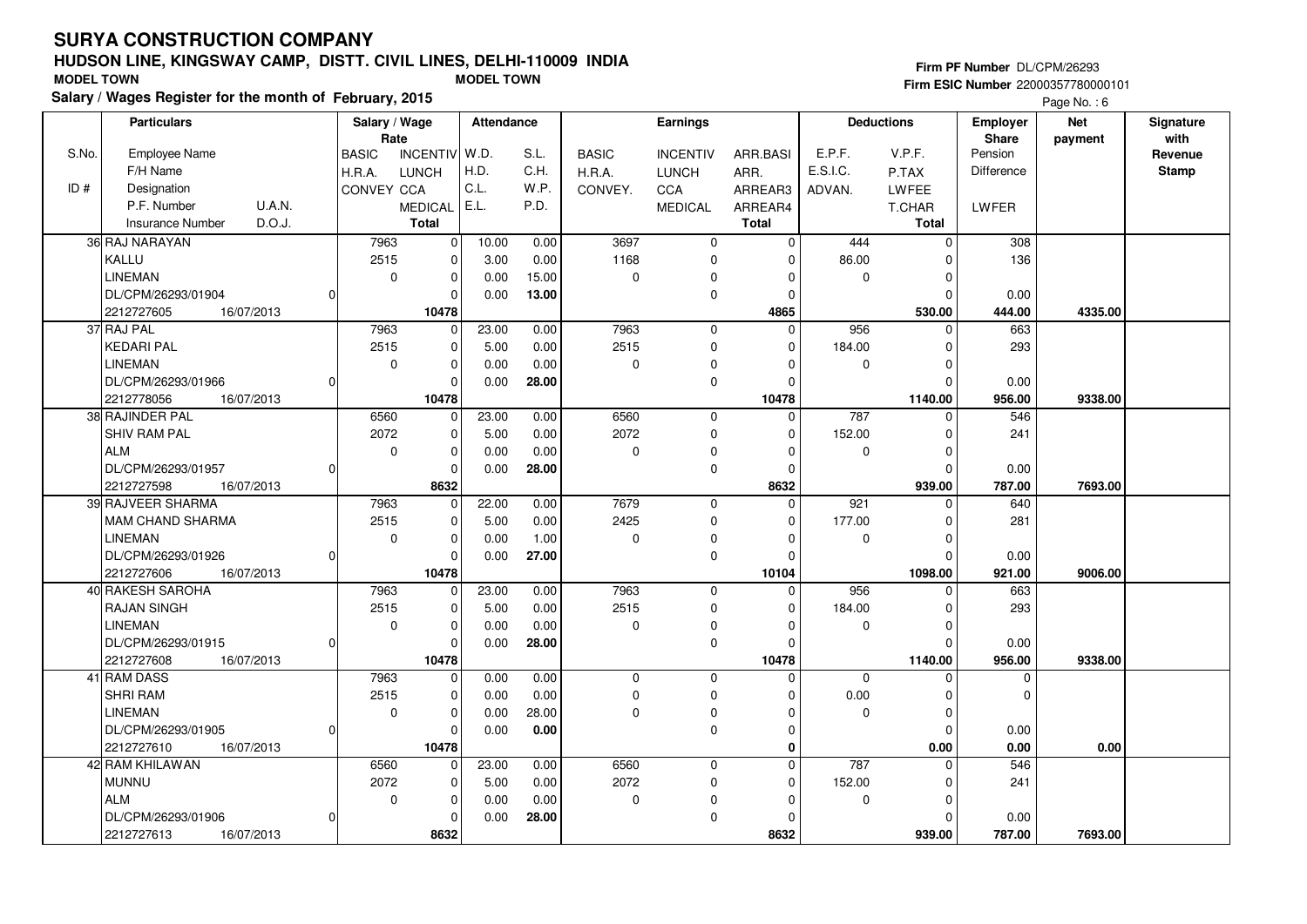# **HUDSON LINE, KINGSWAY CAMP, DISTT. CIVIL LINES, DELHI-110009 INDIA**

#### **Salary / Wages Register for the month of February, 2015 MODEL TOWN MODEL TOWN Firm PF Number** DL/CPM/26293 **Firm ESIC Number** 22000357780000101

Page No.: 7

|       | <b>Particulars</b>                |          | Salary / Wage        |                         | Attendance |       |              | Earnings        |             |                  | <b>Deductions</b> | Employer          | <b>Net</b> | Signature<br>with |
|-------|-----------------------------------|----------|----------------------|-------------------------|------------|-------|--------------|-----------------|-------------|------------------|-------------------|-------------------|------------|-------------------|
| S.No. | <b>Employee Name</b>              |          | Rate<br><b>BASIC</b> | INCENTIV W.D.           |            | S.L.  | <b>BASIC</b> | <b>INCENTIV</b> | ARR.BASI    | E.P.F.           | V.P.F.            | Share<br>Pension  | payment    | Revenue           |
|       | F/H Name                          |          | H.R.A.               | <b>LUNCH</b>            | H.D.       | C.H.  | H.R.A.       | <b>LUNCH</b>    | ARR.        | E.S.I.C.         | P.TAX             | <b>Difference</b> |            | <b>Stamp</b>      |
| ID#   | Designation                       |          | CONVEY CCA           |                         | C.L.       | W.P.  | CONVEY.      | <b>CCA</b>      | ARREAR3     | ADVAN.           | <b>LWFEE</b>      |                   |            |                   |
|       | U.A.N.<br>P.F. Number             |          |                      | <b>MEDICAL</b>          | E.L.       | P.D.  |              | <b>MEDICAL</b>  | ARREAR4     |                  | T.CHAR            | LWFER             |            |                   |
|       | D.O.J.<br><b>Insurance Number</b> |          |                      | <b>Total</b>            |            |       |              |                 | Total       |                  | <b>Total</b>      |                   |            |                   |
|       | 43 RAM NARESH                     |          | 7963                 | $\overline{\mathbf{0}}$ | 17.00      | 0.00  | 5972         | $\mathbf 0$     | $\mathbf 0$ | $\overline{717}$ | $\mathbf 0$       | 497               |            |                   |
|       | <b>BRIJ NATH</b>                  |          | 2515                 | 0                       | 4.00       | 0.00  | 1886         | $\mathbf 0$     | $\mathbf 0$ | 138.00           | $\Omega$          | 220               |            |                   |
|       | <b>LINEMAN</b>                    |          | $\mathbf 0$          | $\pmb{0}$               | 0.00       | 7.00  | $\mathbf 0$  | $\Omega$        | $\Omega$    | 0                | $\mathbf 0$       |                   |            |                   |
|       | DL/CPM/26293/01946                | 0        |                      | $\mathbf 0$             | 0.00       | 21.00 |              | $\mathbf 0$     | $\Omega$    |                  | $\mathbf 0$       | 0.00              |            |                   |
|       | 2212804016<br>16/07/2013          |          |                      | 10478                   |            |       |              |                 | 7858        |                  | 855.00            | 717.00            | 7003.00    |                   |
|       | 44 RAM SAGAR                      |          | 7963                 | $\mathbf 0$             | 23.00      | 0.00  | 7963         | $\mathbf 0$     | $\Omega$    | 956              | $\Omega$          | 663               |            |                   |
|       | <b>SARDAR PAL</b>                 |          | 2515                 | 0                       | 5.00       | 0.00  | 2515         | $\mathbf 0$     | $\Omega$    | 184.00           | $\mathbf 0$       | 293               |            |                   |
|       | LINEMAN                           |          | $\mathbf 0$          | $\mathbf 0$             | 0.00       | 0.00  | 0            | $\pmb{0}$       | $\Omega$    | $\mathbf 0$      | $\mathbf 0$       |                   |            |                   |
|       | DL/CPM/26293/01979                |          |                      | $\mathbf 0$             | 0.00       | 28.00 |              | $\mathbf 0$     | $\Omega$    |                  | $\Omega$          | 0.00              |            |                   |
|       | 2212727615<br>16/07/2013          |          |                      | 10478                   |            |       |              |                 | 10478       |                  | 1140.00           | 956.00            | 9338.00    |                   |
|       | 45 RAM SAROOP                     |          | 7963                 | 0                       | 23.00      | 0.00  | 7963         | $\mathbf 0$     | $\Omega$    | 956              | $\Omega$          | 663               |            |                   |
|       | <b>BALI PRASAD YADAV</b>          |          | 2515                 | $\mathbf 0$             | 5.00       | 0.00  | 2515         | $\Omega$        | $\Omega$    | 184.00           | $\Omega$          | 293               |            |                   |
|       | LINEMAN                           |          | $\mathbf 0$          | $\mathbf 0$             | 0.00       | 0.00  | 0            | 0               | $\Omega$    | 0                | $\mathbf 0$       |                   |            |                   |
|       | DL/CPM/26293/01960                | n        |                      | 0                       | 0.00       | 28.00 |              | $\mathbf 0$     | $\Omega$    |                  | $\mathbf 0$       | 0.00              |            |                   |
|       | 2212727616<br>16/07/2013          |          |                      | 10478                   |            |       |              |                 | 10478       |                  | 1140.00           | 956.00            | 9338.00    |                   |
|       | 46 RAM SUMER BABBAN               |          | 6560                 | 0                       | 13.00      | 0.00  | 3983         | $\mathbf 0$     | 0           | 478              | $\Omega$          | 332               |            |                   |
|       | RAJA RAM                          |          | 2072                 | $\pmb{0}$               | 4.00       | 0.00  | 1258         | $\mathbf 0$     | $\Omega$    | 92.00            | $\mathbf 0$       | 146               |            |                   |
|       | <b>ALM</b>                        |          | $\mathbf 0$          | $\mathbf 0$             | 0.00       | 11.00 | 0            | $\mathbf 0$     | $\Omega$    | $\mathbf 0$      | $\mathbf 0$       |                   |            |                   |
|       | DL/CPM/26293/01908                | 0        |                      | $\Omega$                | 0.00       | 17.00 |              | $\mathbf 0$     | $\Omega$    |                  | $\Omega$          | 0.00              |            |                   |
|       | 2212727618<br>16/07/2013          |          |                      | 8632                    |            |       |              |                 | 5241        |                  | 570.00            | 478.00            | 4671.00    |                   |
|       | 47 RAM SURAT YADAV                |          | 7963                 | $\mathbf 0$             | 10.00      | 0.00  | 3697         | $\mathbf 0$     | $\Omega$    | 444              | $\Omega$          | 308               |            |                   |
|       | DHAN YADAV                        |          | 2515                 | $\mathbf 0$             | 3.00       | 0.00  | 1168         | $\mathbf 0$     | $\Omega$    | 86.00            | 0                 | 136               |            |                   |
|       | <b>WELDING MAN</b>                |          | $\mathbf 0$          | $\mathbf 0$             | 0.00       | 15.00 | 0            | $\Omega$        | $\Omega$    | $\mathbf 0$      | $\mathbf 0$       |                   |            |                   |
|       | DL/CPM/26293/01973                | $\Omega$ |                      | $\Omega$                | 0.00       | 13.00 |              | $\mathbf 0$     | $\Omega$    |                  | $\Omega$          | 0.00              |            |                   |
|       | 2213229064<br>16/07/2013          |          |                      | 10478                   |            |       |              |                 | 4865        |                  | 530.00            | 444.00            | 4335.00    |                   |
|       | 48 RAMESH                         |          | 7963                 | $\mathbf 0$             | 18.00      | 0.00  | 6257         | $\mathbf 0$     | $\Omega$    | 751              | $\Omega$          | 521               |            |                   |
|       | <b>CHATURI</b>                    |          | 2515                 | $\pmb{0}$               | 4.00       | 0.00  | 1976         | $\mathbf 0$     | $\mathbf 0$ | 145.00           | $\mathbf 0$       | 230               |            |                   |
|       | <b>LINEMAN</b>                    |          | $\mathbf 0$          | $\mathbf 0$             | 0.00       | 6.00  | 0            | $\mathbf 0$     | $\Omega$    | 0                | $\mathbf 0$       |                   |            |                   |
|       | DL/CPM/26293/01959                | U        |                      | $\Omega$                | 0.00       | 22.00 |              | $\mathbf 0$     | $\Omega$    |                  | $\Omega$          | 0.00              |            |                   |
|       | 2212727611<br>16/07/2013          |          |                      | 10478                   |            |       |              |                 | 8233        |                  | 896.00            | 751.00            | 7337.00    |                   |
|       | 49 RAMESH YADAV                   |          | 7963                 | 0                       | 14.00      | 0.00  | 5119         | 0               | 0           | 614              | 0                 | 426               |            |                   |
|       | <b>ORI YADAV</b>                  |          | 2515                 | $\mathbf 0$             | 4.00       | 0.00  | 1617         | $\mathbf 0$     | $\Omega$    | 118.00           | $\mathbf 0$       | 188               |            |                   |
|       | <b>LINEMAN</b>                    |          | $\mathbf 0$          | $\mathbf 0$             | 0.00       | 10.00 | 0            | $\pmb{0}$       | $\Omega$    | $\mathbf 0$      | $\mathbf 0$       |                   |            |                   |
|       | DL/CPM/26293/01927                | 0        |                      | $\mathbf 0$             | 0.00       | 18.00 |              | $\mathbf 0$     | $\Omega$    |                  | $\mathbf 0$       | 0.00              |            |                   |
|       | 2212727612<br>16/07/2013          |          |                      | 10478                   |            |       |              |                 | 6736        |                  | 732.00            | 614.00            | 6004.00    |                   |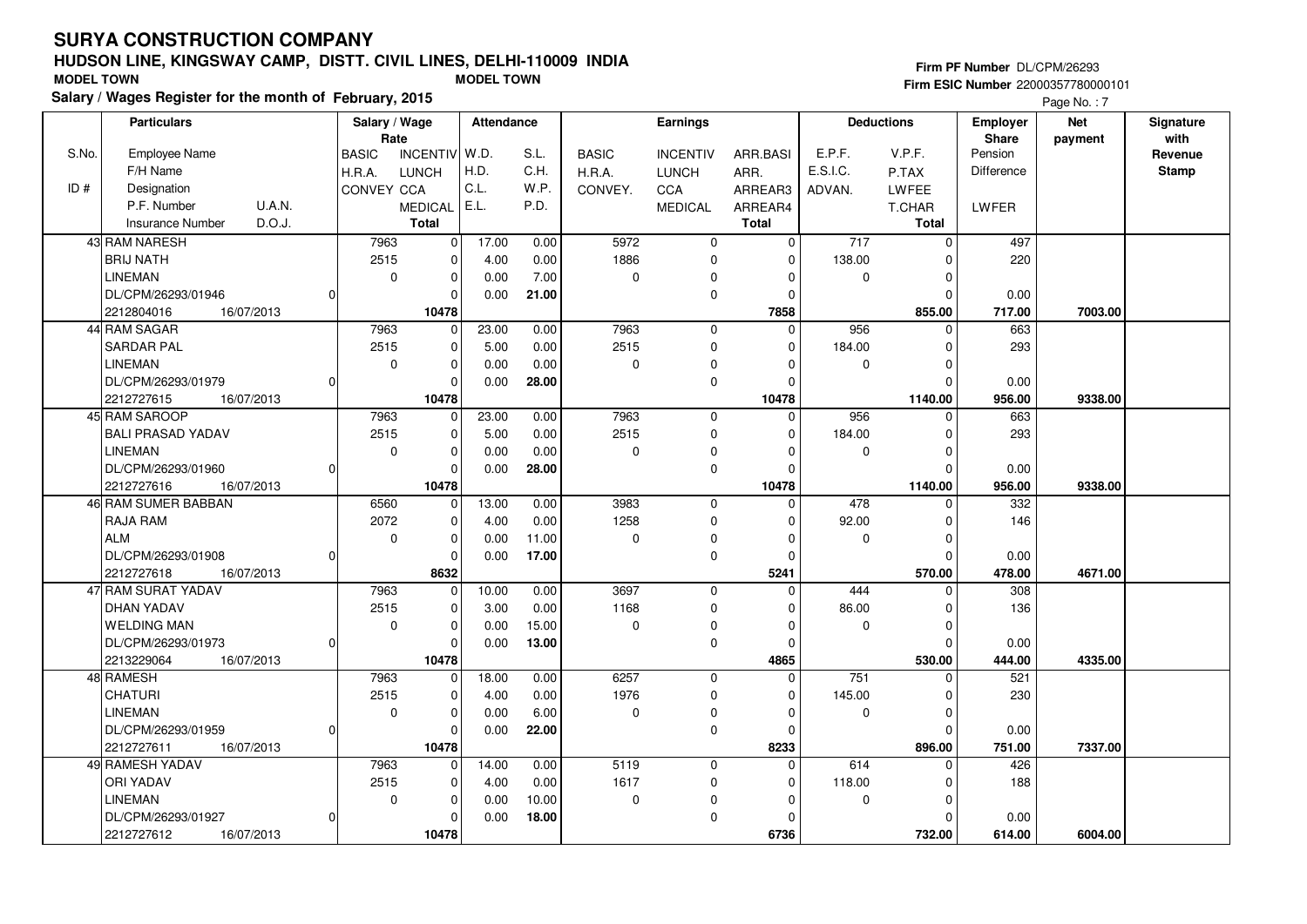## **HUDSON LINE, KINGSWAY CAMP, DISTT. CIVIL LINES, DELHI-110009 INDIASalary / Wages Register for the month of February, 2015 MODEL TOWN MODEL TOWN**

### **Firm PF Number** DL/CPM/26293

|       | Salary / wages Register for the month of February, 2015 |               |                |            |       |              |                     |              |             |                   |                   | Page No.: 8 |              |
|-------|---------------------------------------------------------|---------------|----------------|------------|-------|--------------|---------------------|--------------|-------------|-------------------|-------------------|-------------|--------------|
|       | <b>Particulars</b>                                      | Salary / Wage |                | Attendance |       |              | Earnings            |              |             | <b>Deductions</b> | <b>Employer</b>   | <b>Net</b>  | Signature    |
|       |                                                         | Rate          |                |            |       |              |                     |              |             |                   | <b>Share</b>      | payment     | with         |
| S.No. | <b>Employee Name</b>                                    | <b>BASIC</b>  | INCENTIV W.D.  |            | S.L.  | <b>BASIC</b> | <b>INCENTIV</b>     | ARR.BASI     | E.P.F.      | V.P.F.            | Pension           |             | Revenue      |
|       | F/H Name                                                | H.R.A.        | <b>LUNCH</b>   | H.D.       | C.H.  | H.R.A.       | <b>LUNCH</b>        | ARR.         | E.S.I.C.    | P.TAX             | <b>Difference</b> |             | <b>Stamp</b> |
| ID#   | Designation                                             | CONVEY CCA    |                | C.L.       | W.P.  | CONVEY.      | <b>CCA</b>          | ARREAR3      | ADVAN.      | <b>LWFEE</b>      |                   |             |              |
|       | U.A.N.<br>P.F. Number                                   |               | <b>MEDICAL</b> | E.L.       | P.D.  |              | <b>MEDICAL</b>      | ARREAR4      |             | T.CHAR            | LWFER             |             |              |
|       | D.O.J.<br><b>Insurance Number</b>                       |               | <b>Total</b>   |            |       |              |                     | <b>Total</b> |             | <b>Total</b>      |                   |             |              |
|       | 50 RAMU CHAUHAN                                         | 6560          | $\overline{0}$ | 20.00      | 0.00  | 5857         | $\mathbf{0}$        | $\Omega$     | 703         | $\mathbf 0$       | 488               |             |              |
|       | MAHKU CHAUHAN                                           | 2072          | $\Omega$       | 5.00       | 0.00  | 1850         | $\mathbf 0$         | $\Omega$     | 135.00      | $\Omega$          | 215               |             |              |
|       | <b>ALM</b>                                              | $\mathbf 0$   | $\mathbf 0$    | 0.00       | 3.00  | $\mathbf 0$  | $\mathbf 0$         | $\Omega$     | $\mathbf 0$ | $\mathbf 0$       |                   |             |              |
|       | DL/CPM/26293/01967                                      | 0             | $\mathbf 0$    | 0.00       | 25.00 |              | $\mathsf{O}\xspace$ | $\mathbf 0$  |             | $\mathbf 0$       | 0.00              |             |              |
|       | 2212778067<br>16/07/2013                                |               | 8632           |            |       |              |                     | 7707         |             | 838.00            | 703.00            | 6869.00     |              |
|       | 51 RANJEET                                              | 7963          | $\Omega$       | 23.00      | 0.00  | 7963         | $\mathbf 0$         | $\Omega$     | 956         | $\Omega$          | 663               |             |              |
|       | <b>MAHADEV PASWAN</b>                                   | 2515          | $\mathbf 0$    | 5.00       | 0.00  | 2515         | $\mathbf 0$         | $\mathbf 0$  | 184.00      | $\mathbf 0$       | 293               |             |              |
|       | <b>LINEMAN</b>                                          | $\Omega$      | $\Omega$       | 0.00       | 0.00  | 0            | 0                   | $\Omega$     | 0           | $\Omega$          |                   |             |              |
|       | DL/CPM/26293/01945<br>0                                 |               | $\Omega$       | 0.00       | 28.00 |              | $\mathbf 0$         | $\mathbf 0$  |             | $\Omega$          | 0.00              |             |              |
|       | 16/07/2013<br>1013583468                                |               | 10478          |            |       |              |                     | 10478        |             | 1140.00           | 956.00            | 9338.00     |              |
|       | 52 RANJEET KUMAR                                        | 6560          | $\mathbf 0$    | 23.00      | 0.00  | 6560         | $\mathbf 0$         | $\mathbf 0$  | 787         | $\mathbf 0$       | 546               |             |              |
|       | <b>BASDEV</b>                                           | 2072          | $\mathbf 0$    | 5.00       | 0.00  | 2072         | $\mathsf 0$         | $\Omega$     | 152.00      | $\Omega$          | 241               |             |              |
|       | <b>ALM</b>                                              | $\Omega$      | $\mathbf 0$    | 0.00       | 0.00  | $\mathbf 0$  | $\mathbf 0$         | $\Omega$     | $\mathbf 0$ | $\mathbf 0$       |                   |             |              |
|       | DL/CPM/26293/01909<br>O                                 |               | $\mathbf 0$    | 0.00       | 28.00 |              | $\mathbf 0$         | $\Omega$     |             | $\mathbf 0$       | 0.00              |             |              |
|       | 2212727619<br>16/07/2013                                |               | 8632           |            |       |              |                     | 8632         |             | 939.00            | 787.00            | 7693.00     |              |
|       | 53 RAVINDER PAL                                         | 7963          | $\mathbf 0$    | 21.00      | 0.00  | 7394         | $\mathbf 0$         | $\Omega$     | 887         | $\Omega$          | 616               |             |              |
|       | <b>SARDAR PAL</b>                                       | 2515          | $\Omega$       | 5.00       | 0.00  | 2335         | $\mathbf 0$         | $\Omega$     | 171.00      | $\Omega$          | 271               |             |              |
|       | <b>LINEMAN</b>                                          | $\Omega$      | $\mathbf 0$    | 0.00       | 2.00  | 0            | 0                   | $\mathbf 0$  | 0           | $\mathbf 0$       |                   |             |              |
|       | DL/CPM/26293/01928                                      | 0             | $\Omega$       | 0.00       | 26.00 |              | $\mathbf 0$         | $\Omega$     |             | $\Omega$          | 0.00              |             |              |
|       | 2212727621<br>16/07/2013                                |               | 10478          |            |       |              |                     | 9729         |             | 1058.00           | 887.00            | 8671.00     |              |
|       | 54 RISHI KUMAR                                          | 7963          | $\Omega$       | 23.00      | 0.00  | 7963         | $\mathbf 0$         | $\Omega$     | 956         | $\Omega$          | 663               |             |              |
|       | DEVDUTT SHARMA                                          | 2515          | $\mathbf 0$    | 5.00       | 0.00  | 2515         | $\mathbf 0$         | $\mathbf 0$  | 184.00      | $\mathbf 0$       | 293               |             |              |
|       | <b>TO</b>                                               | $\Omega$      | $\mathbf 0$    | 0.00       | 0.00  | 0            | 0                   | 0            | 0           | $\mathbf 0$       |                   |             |              |
|       | DL/CPM/26293/01922<br>ŋ                                 |               | $\Omega$       | 0.00       | 28.00 |              | $\mathbf 0$         | $\Omega$     |             | $\Omega$          | 0.00              |             |              |
|       | 1013583480<br>16/07/2013                                |               | 10478          |            |       |              |                     | 10478        |             | 1140.00           | 956.00            | 9338.00     |              |
|       | 55 SACHIN RUHELA                                        | 6560          | 0              | 23.00      | 0.00  | 6560         | $\mathbf 0$         | $\Omega$     | 787         | $\mathbf 0$       | 546               |             |              |
|       | LAXMAN SINGH RUHELA                                     | 2072          | $\mathbf 0$    | 5.00       | 0.00  | 2072         | $\mathbf 0$         | $\Omega$     | 152.00      | $\mathbf 0$       | 241               |             |              |
|       | <b>ALM</b>                                              | $\Omega$      | $\Omega$       | 0.00       | 0.00  | $\mathbf 0$  | $\mathbf 0$         | $\Omega$     | 0           | $\Omega$          |                   |             |              |
|       | DL/CPM/26293/01919<br>0                                 |               | $\mathbf 0$    | 0.00       | 28.00 |              | $\mathbf 0$         | $\Omega$     |             | $\Omega$          | 0.00              |             |              |
|       | 2212778081<br>16/07/2013                                |               | 8632           |            |       |              |                     | 8632         |             | 939.00            | 787.00            | 7693.00     |              |
|       | 56 SANDEEP KUMAR                                        | 6560          | $\mathbf 0$    | 23.00      | 0.00  | 6560         | $\mathbf 0$         | $\Omega$     | 787         | $\Omega$          | 546               |             |              |
|       | ROHTASH SINGH                                           | 2072          | $\mathbf 0$    | 5.00       | 0.00  | 2072         | $\mathbf 0$         | 0            | 152.00      | $\mathbf 0$       | 241               |             |              |
|       | <b>ALM</b>                                              | $\mathbf 0$   | $\mathbf 0$    | 0.00       | 0.00  | 0            | 0                   | 0            | 0           | $\mathbf 0$       |                   |             |              |
|       | DL/CPM/26293/01944<br>0                                 |               | $\Omega$       | 0.00       | 28.00 |              | $\mathbf 0$         | $\Omega$     |             | $\Omega$          | 0.00              |             |              |
|       | 1013583465<br>16/07/2013                                |               | 8632           |            |       |              |                     | 8632         |             | 939.00            | 787.00            | 7693.00     |              |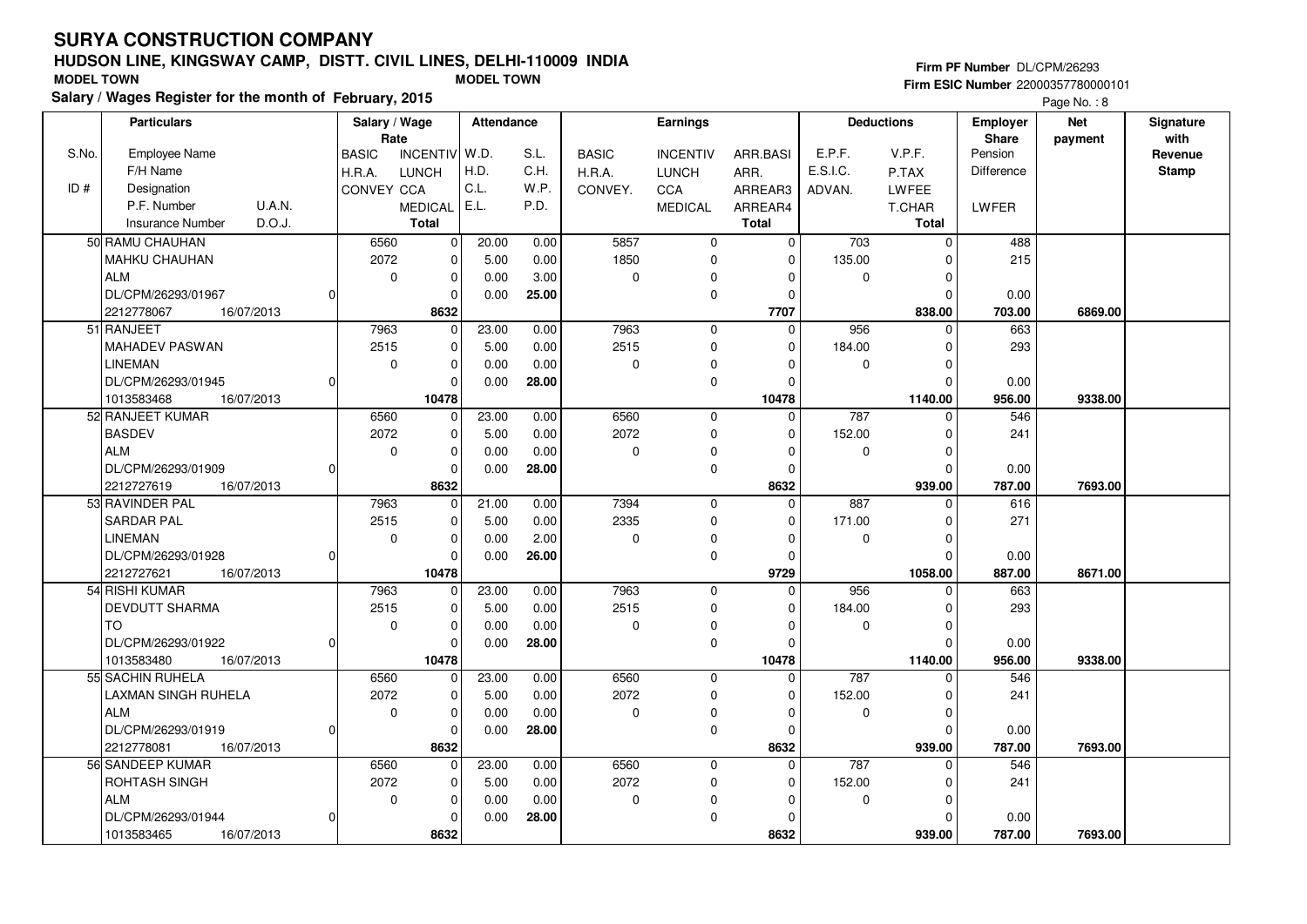OMI**LINEMAN** 

60 SATPAL RANGEELA

# **HUDSON LINE, KINGSWAY CAMP, DISTT. CIVIL LINES, DELHI-110009 INDIA**

 $\overline{0}$ 

22.00 5.000.00

 0.00 0.001.00

 $\overline{0}$  $\overline{0}$ 

 7963 2515 $\overline{0}$ 

| <b>MODEL TOWN</b> |                                                         |            |                   |                       | <b>MODEL TOWN</b> |       |              |                 |          |          |                   |                                 | Firm ESIC Number 22000357780000101 |                   |
|-------------------|---------------------------------------------------------|------------|-------------------|-----------------------|-------------------|-------|--------------|-----------------|----------|----------|-------------------|---------------------------------|------------------------------------|-------------------|
|                   | Salary / Wages Register for the month of February, 2015 |            |                   |                       |                   |       |              |                 |          |          |                   |                                 | Page No.: 9                        |                   |
|                   | <b>Particulars</b>                                      |            |                   | Salary / Wage<br>Rate | Attendance        |       |              | Earnings        |          |          | <b>Deductions</b> | <b>Employer</b><br><b>Share</b> | <b>Net</b><br>payment              | Signature<br>with |
| S.No.             | <b>Employee Name</b>                                    |            | <b>BASIC</b>      | INCENTIV W.D.         |                   | S.L.  | <b>BASIC</b> | <b>INCENTIV</b> | ARR.BASI | E.P.F.   | V.P.F.            | Pension                         |                                    | Revenue           |
|                   | F/H Name                                                |            | H.R.A.            | <b>LUNCH</b>          | H.D.              | C.H.  | H.R.A.       | <b>LUNCH</b>    | ARR.     | E.S.I.C. | P.TAX             | Difference                      |                                    | <b>Stamp</b>      |
| ID#               | Designation                                             |            | <b>CONVEY CCA</b> |                       | C.L.              | W.P.  | CONVEY.      | <b>CCA</b>      | ARREAR3  | ADVAN.   | LWFEE             |                                 |                                    |                   |
|                   | P.F. Number                                             | U.A.N.     |                   | <b>MEDICAL</b>        | l E.L.            | P.D.  |              | <b>MEDICAL</b>  | ARREAR4  |          | T.CHAR            | LWFER                           |                                    |                   |
|                   | Insurance Number                                        | D.O.J.     |                   | Total                 |                   |       |              |                 | Total    |          | <b>Total</b>      |                                 |                                    |                   |
|                   | 57 SANJEET YADAV                                        |            | 6560              | $\Omega$              | 0.00              | 0.00  | $\Omega$     | $\Omega$        |          | $\Omega$ |                   |                                 |                                    |                   |
|                   | <b>HARIHAR YADAV</b>                                    |            | 2072              |                       | 0.00              | 0.00  |              |                 |          | 0.00     |                   |                                 |                                    |                   |
|                   | ALM                                                     |            |                   |                       | 0.00              | 28.00 | $\Omega$     |                 |          | O        |                   |                                 |                                    |                   |
|                   | DL/CPM/26293/01918                                      |            |                   |                       | 0.00              | 0.00  |              |                 |          |          |                   | 0.00                            |                                    |                   |
|                   | 1112820322                                              | 16/07/2013 |                   | 8632                  |                   |       |              |                 |          |          | 0.00              | 0.00                            | 0.00                               |                   |
|                   | 58 SARVAN PAL                                           |            | 6560              | $\Omega$              | 23.00             | 0.00  | 6560         | $\Omega$        | $\Omega$ | 787      |                   | 546                             |                                    |                   |
|                   | <b>RAM SAGAR</b>                                        |            | 2072              |                       | 5.00              | 0.00  | 2072         |                 | $\Omega$ | 152.00   |                   | 241                             |                                    |                   |
|                   | l ALM                                                   |            |                   |                       | 0.00              | 0.00  |              | 0               |          |          |                   |                                 |                                    |                   |
|                   | DL/CPM/26293/01947                                      |            |                   |                       | 0.00              | 28.00 |              |                 |          |          |                   | 0.00                            |                                    |                   |
|                   | 1013585115                                              | 16/07/2013 |                   | 8632                  |                   |       |              |                 | 8632     |          | 939.00            | 787.00                          | 7693.00                            |                   |
|                   | 59 SATENDER KUMAR                                       |            | 7963              |                       | 22.00             | 0.00  | 7679         | $\Omega$        |          | 921      |                   | 640                             |                                    |                   |
|                   | INATHU RAM                                              |            | 2515              |                       | 5.00              | 0.00  | 2425         | 0               | $\Omega$ | 177.00   |                   | 281                             |                                    |                   |
|                   | LINEMAN                                                 |            | $\Omega$          |                       | 0.00              | 1.00  | $\Omega$     | 0               |          | 0        |                   |                                 |                                    |                   |
|                   | DL/CPM/26293/01898                                      |            |                   |                       | 0.00              | 27.00 |              | O               |          |          |                   | 0.00                            |                                    |                   |
|                   | 1013583479                                              | 16/07/2013 |                   | 10478                 |                   |       |              |                 | 10104    |          | 1098.00           | 921.00                          | 9006.00                            |                   |

 $\overline{0}$ 

 $\overline{0}$  $\overline{0}$  $\overline{0}$ 

 $\overline{0}$  $\overline{0}$  **Firm PF Number** DL/CPM/26293

640

281

921 0

 177.00 $\overline{0}$ 

 $\overline{0}$ 

 $\overline{0}$ 

| DL/CPM/26293/01934       | 01 |      | 0              | 0.00  | 27.00 |          | 0 |       |        | 0       | 0.00   |         |
|--------------------------|----|------|----------------|-------|-------|----------|---|-------|--------|---------|--------|---------|
| 2212778090<br>16/07/2013 |    |      | 10478          |       |       |          |   | 10104 |        | 1098.00 | 921.00 | 9006.00 |
| 61 SATYA NARAYAN         |    | 6560 | 0              | 23.00 | 0.00  | 6560     | 0 |       | 787    | 0       | 546    |         |
| DEVTADIN                 |    | 2072 | 0              | 5.00  | 0.00  | 2072     | 0 |       | 152.00 |         | 241    |         |
| <b>ALM</b>               |    | 0    | 0              | 0.00  | 0.00  | $\Omega$ |   |       | 0      |         |        |         |
| DL/CPM/26293/01910       | ΩI |      | 0              | 0.00  | 28.00 |          |   |       |        |         | 0.00   |         |
| 2212727623<br>16/07/2013 |    |      | 8632           |       |       |          |   | 8632  |        | 939.00  | 787.00 | 7693.00 |
| 62 SHIV KUMAR            |    | 7963 | 0              | 23.00 | 0.00  | 7963     |   |       | 956    |         | 663    |         |
| LAXMAN PRASAD            |    | 2515 | 0              | 5.00  | 0.00  | 2515     |   |       | 184.00 |         | 293    |         |
| <b>LINEMAN</b>           |    | 0    | 0              | 0.00  | 0.00  | 0        |   |       | 0      |         |        |         |
| DL/CPM/26293/01961       | 01 |      |                | 0.00  | 28.00 |          | 0 |       |        |         | 0.00   |         |
| 2212727626<br>16/07/2013 |    |      | 10478          |       |       |          |   | 10478 |        | 1140.00 | 956.00 | 9338.00 |
| 63 SHIV NARAYAN          |    | 7963 | $\overline{0}$ | 14.00 | 0.00  | 5119     | 0 |       | 614    |         | 426    |         |
| KALLU                    |    | 2515 | $\overline{0}$ | 4.00  | 0.00  | 1617     | 0 |       | 118.00 |         | 188    |         |
| <b>LINEMAN</b>           |    | 0    | 0              | 0.00  | 10.00 | $\Omega$ |   |       | 0      |         |        |         |
| DL/CPM/26293/01911       | ΩI |      | 0              | 0.00  | 18.00 |          | 0 |       |        |         | 0.00   |         |
| 16/07/2013<br>2212727628 |    |      | 10478          |       |       |          |   | 6736  |        | 732.00  | 614.00 | 6004.00 |
|                          |    |      |                |       |       |          |   |       |        |         |        |         |

 7679 2425 $\overline{0}$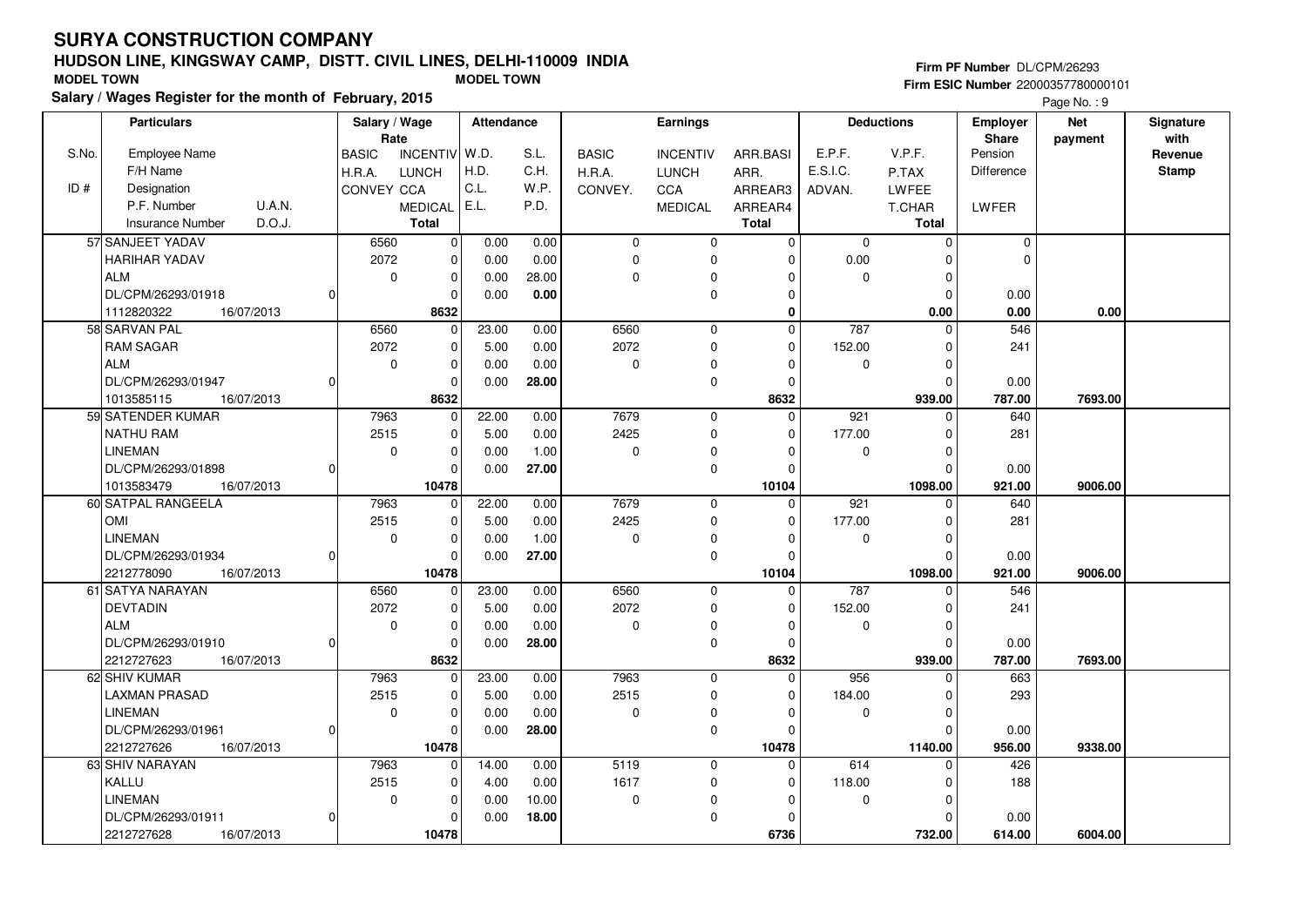# **HUDSON LINE, KINGSWAY CAMP, DISTT. CIVIL LINES, DELHI-110009 INDIA**

| <b>MODEL TOWN</b> |                                                         |        |                   |                | <b>MODEL TOWN</b> |       |              |                 |              |          |                   |                 | Firm ESIC Number 22000357780000101 |           |
|-------------------|---------------------------------------------------------|--------|-------------------|----------------|-------------------|-------|--------------|-----------------|--------------|----------|-------------------|-----------------|------------------------------------|-----------|
|                   | Salary / Wages Register for the month of February, 2015 |        |                   |                |                   |       |              |                 |              |          |                   |                 | Page No.: $10$                     |           |
|                   | <b>Particulars</b>                                      |        |                   | Salary / Wage  | Attendance        |       |              | <b>Earnings</b> |              |          | <b>Deductions</b> | <b>Employer</b> | <b>Net</b>                         | Signature |
|                   |                                                         |        |                   | Rate           |                   |       |              |                 |              |          |                   | <b>Share</b>    | payment                            | with      |
| S.No.             | <b>Employee Name</b>                                    |        | <b>BASIC</b>      | INCENTIV W.D.  |                   | S.L.  | <b>BASIC</b> | <b>INCENTIV</b> | ARR.BASI     | E.P.F.   | V.P.F.            | Pension         |                                    | Revenue   |
|                   | F/H Name                                                |        | H.R.A.            | <b>LUNCH</b>   | H.D.              | C.H.  | H.R.A.       | <b>LUNCH</b>    | ARR.         | E.S.I.C. | P.TAX             | Difference      |                                    | Stamp     |
| ID#               | Designation                                             |        | <b>CONVEY CCA</b> |                | C.L.              | W.P.  | CONVEY.      | <b>CCA</b>      | ARREAR3      | ADVAN.   | <b>LWFEE</b>      |                 |                                    |           |
|                   | P.F. Number                                             | U.A.N. |                   | <b>MEDICAL</b> | E.L.              | P.D.  |              | <b>MEDICAL</b>  | ARREAR4      |          | T.CHAR            | <b>LWFER</b>    |                                    |           |
|                   | Insurance Number                                        | D.O.J. |                   | Total          |                   |       |              |                 | <b>Total</b> |          | <b>Total</b>      |                 |                                    |           |
|                   | 64 SHREE CHAND                                          |        | 6560              | $\Omega$       | 23.00             | 0.00  | 6560         |                 | $\Omega$     | 787      |                   | 546             |                                    |           |
|                   | <b>HARGYAN SINGH</b>                                    |        | 2072              | $\Omega$       | 5.00              | 0.00  | 2072         |                 | $\Omega$     | 152.00   |                   | 241             |                                    |           |
|                   | l ALM                                                   |        |                   | ∩<br>$\Omega$  | 0.00              | 0.00  | $\Omega$     |                 |              | n        |                   |                 |                                    |           |
|                   | DL/CPM/26293/01962                                      |        |                   |                | 0.00              | 28.00 |              |                 |              |          |                   | 0.00            |                                    |           |
|                   | 16/07/2013<br>2212727630                                |        |                   | 8632           |                   |       |              |                 | 8632         |          | 939.00            | 787.00          | 7693.00                            |           |
|                   | 65 SHRI BHAGWAN                                         |        | 6560              | $\Omega$       | 23.00             | 0.00  | 6560         | <sup>n</sup>    | $\Omega$     | 787      |                   | 546             |                                    |           |
|                   | LT SATYA NARAIN                                         |        | 2072              | $\Omega$       | 5.00              | 0.00  | 2072         |                 | $\Omega$     | 152.00   |                   | 241             |                                    |           |
|                   | l ALM                                                   |        |                   | $\Omega$       | 0.00              | 0.00  | $\Omega$     |                 |              | n        |                   |                 |                                    |           |
|                   | DL/CPM/26293/01977                                      |        |                   |                | 0.00              | 28.00 |              |                 |              |          |                   | 0.00            |                                    |           |
|                   | 16/07/2013<br>2212921960                                |        |                   | 8632           |                   |       |              |                 | 8632         |          | 939.00            | 787.00          | 7693.00                            |           |
|                   | 66 SHRIDHAR YADAV                                       |        | 7963              | $\Omega$       | 23.00             | 0.00  | 7963         | <sup>n</sup>    | $\Omega$     | 956      |                   | 663             |                                    |           |
|                   | <b>GANESH YADAV</b>                                     |        | 2515              | $\Omega$       | 5.00              | 0.00  | 2515         |                 | $\Omega$     | 184.00   |                   | 293             |                                    |           |
|                   | <b>LINEMAN</b>                                          |        |                   |                | 0.00              | 0.00  | $\Omega$     |                 |              |          |                   |                 |                                    |           |
|                   | DL/CPM/26293/01929                                      |        |                   |                | 0.00              | 28.00 |              |                 |              |          |                   | 0.00            |                                    |           |
|                   | 2212727631<br>16/07/2013                                |        |                   | 10478          |                   |       |              |                 | 10478        |          | 1140.00           | 956.00          | 9338.00                            |           |
|                   | 67 SHYAM LAL                                            |        | 7963              | U              | 23.00             | 0.00  | 7963         | 0               | $\Omega$     | 956      |                   | 663             |                                    |           |

**Firm PF Number** DL/CPM/26293

 **1140.00 9338.00**

| 66 SHRIDHAR YADAV        | 7963 | 0           | 23.00 | 0.00   | 7963         |       | 956    |         | 663    |
|--------------------------|------|-------------|-------|--------|--------------|-------|--------|---------|--------|
| lGANESH YADAV            | 2515 | 0           | 5.00  | 0.00   | 2515         | 0     | 184.00 |         | 293    |
| <b>LINEMAN</b>           | 0    | 0           | 0.00  | 0.00   |              |       |        |         |        |
| DL/CPM/26293/01929       |      | 0           | 0.00  | 28.00  |              |       |        |         | 0.00   |
| 16/07/2013<br>2212727631 |      | 10478       |       |        |              | 10478 |        | 1140.00 | 956.00 |
| 67 SHYAM LAL             | 7963 | 0           | 23.00 | 0.00   | 7963         |       | 956    |         | 663    |
| CHANDER BHAN             | 2515 | 0           | 5.00  | 0.00   | 2515         | 0     | 184.00 |         | 293    |
| <b>LINEMAN</b>           | 0    | 0           | 0.00  | 0.00   |              |       | 0      |         |        |
| DL/CPM/26293/01938       |      | $\Omega$    | 0.00  | 28.00  |              |       |        |         | 0.00   |
| 16/07/2013<br>2212731715 |      | 10478       |       |        |              | 10478 |        | 1140.00 | 956.00 |
| 68 SOM PAL               | 6560 | 0           | 23.00 | 0.00   | 6560         |       | 787    |         | 546    |
| ITOTA RAM                | 2072 | $\mathbf 0$ | 5.00  | 0.00   | 2072         | 0     | 152.00 |         | 241    |
| I A I M                  |      | $\bigcap$   | n nn  | n nn I | <sup>n</sup> |       |        |         |        |

| <b>TOTA RAM</b>          | 2072     | $\Omega$ | 5.00  | 0.00  | 2072 | 0        | $\Omega$ | 152.00 | 0      | 241    |         |  |
|--------------------------|----------|----------|-------|-------|------|----------|----------|--------|--------|--------|---------|--|
| ALM                      | 0        |          | 0.00  | 0.00  |      | 0        |          |        |        |        |         |  |
| DL/CPM/26293/01978       |          |          | 0.00  | 28.00 |      | 0        |          |        |        | 0.00   |         |  |
| 16/07/2013<br>2212727633 | 8632     |          |       |       |      |          | 8632     |        | 939.00 | 787.00 | 7693.00 |  |
| 69 SONE LAL              | 6560     |          | 19.00 | 0.00  | 5623 | 0        |          | 675    |        | 468    |         |  |
| <b>JAGDISH PRASAD</b>    | 2072     |          | 5.00  | 0.00  | 1776 | 0        |          | 130.00 |        | 207    |         |  |
| ALM                      | $\Omega$ |          | 0.00  | 4.00  |      | 0        |          |        |        |        |         |  |
| DL/CPM/26293/01970       |          |          | 0.00  | 24.00 |      | 0        |          |        |        | 0.00   |         |  |
| 16/07/2013<br>2212815710 | 8632     |          |       |       |      |          | 7399     |        | 805.00 | 675.00 | 6594.00 |  |
| 70 SONU                  | 6560     |          | 21.00 | 0.00  | 6091 | 0        |          | 731    |        | 507    |         |  |
| I RADHEY SHYAM           | 2072     |          | 5.00  | 0.00  | 1924 | 0        |          | 141.00 |        | 224    |         |  |
| <b>ALM</b>               | $\Omega$ |          | 0.00  | 2.00  |      | $\Omega$ |          |        |        |        |         |  |
| DL/CPM/26293/01913       |          |          | 0.00  | 26.00 |      | 0        |          |        |        | 0.00   |         |  |
| 16/07/2013<br>2213840049 |          | 8632     |       |       |      |          | 8015     |        | 872.00 | 731.00 | 7143.00 |  |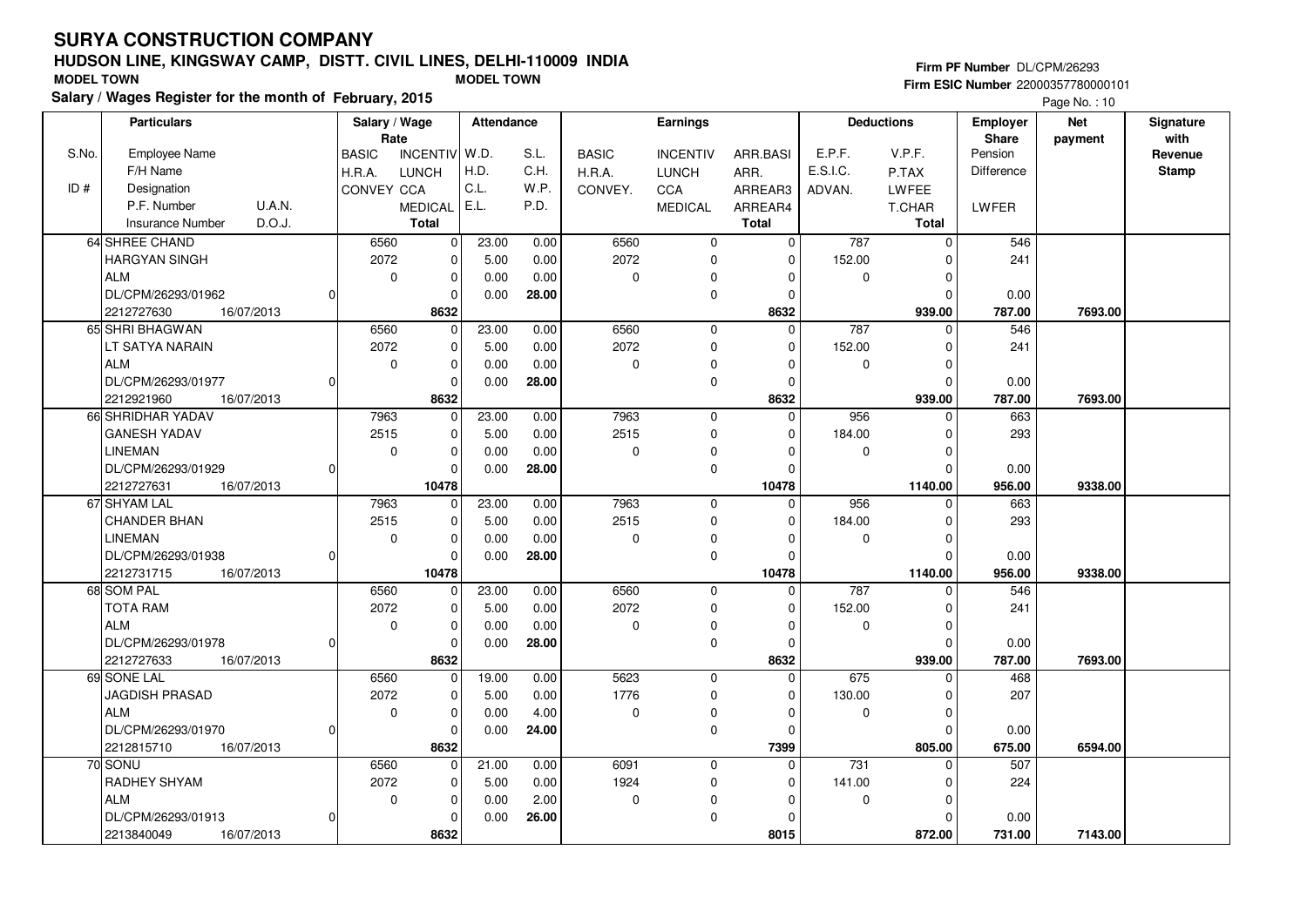# **HUDSON LINE, KINGSWAY CAMP, DISTT. CIVIL LINES, DELHI-110009 INDIA**

| <b>MODEL TOWN</b> |                                                         |               |              | <b>MODEL TOWN</b> |            |              |              |                 | Firm PF Number DL/CPM/26293<br><b>Firm ESIC Number 22000357780000101</b> |          |                   |                   |            |           |  |
|-------------------|---------------------------------------------------------|---------------|--------------|-------------------|------------|--------------|--------------|-----------------|--------------------------------------------------------------------------|----------|-------------------|-------------------|------------|-----------|--|
|                   | Salary / Wages Register for the month of February, 2015 |               |              |                   |            | Page No.: 11 |              |                 |                                                                          |          |                   |                   |            |           |  |
|                   | <b>Particulars</b>                                      |               |              | Salary / Wage     | Attendance |              |              | Earnings        |                                                                          |          | <b>Deductions</b> | Employer          | <b>Net</b> | Signature |  |
|                   |                                                         |               |              | Rate              |            |              |              |                 |                                                                          |          |                   | Share             | payment    | with      |  |
| S.No.             | <b>Employee Name</b>                                    |               | <b>BASIC</b> | INCENTIV W.D.     |            | S.L.         | <b>BASIC</b> | <b>INCENTIV</b> | ARR.BASI                                                                 | E.P.F.   | V.P.F.            | Pension           |            | Revenue   |  |
|                   | F/H Name                                                |               | H.R.A.       | <b>LUNCH</b>      | H.D.       | C.H.         | H.R.A.       | <b>LUNCH</b>    | ARR.                                                                     | E.S.I.C. | P.TAX             | <b>Difference</b> |            | Stamp     |  |
| ID#               | Designation                                             |               | CONVEY CCA   |                   | C.L.       | W.P.         | CONVEY.      | <b>CCA</b>      | ARREAR3                                                                  | ADVAN.   | LWFEE             |                   |            |           |  |
|                   | P.F. Number                                             | <b>U.A.N.</b> |              | <b>MEDICAL</b>    | I E.L.     | P.D.         |              | <b>MEDICAL</b>  | ARREAR4                                                                  |          | T.CHAR            | LWFER             |            |           |  |
|                   | Insurance Number                                        | D.O.J.        |              | Total             |            |              |              |                 | Total                                                                    |          | Total             |                   |            |           |  |
|                   | 71 SUBHASH SINGH                                        |               | 7963         |                   | 23.00      | 0.00         | 7963         | 0               |                                                                          | 956      |                   | 663               |            |           |  |
|                   | IBALWANT SINGH                                          |               | 2515         |                   | 5.00       | 0.00         | 2515         | $\Omega$        |                                                                          | 184.00   |                   | 293               |            |           |  |
|                   | <b>LINEMAN</b>                                          |               |              | 0                 | 0.00       | 0.00         | $\Omega$     | $\Omega$        |                                                                          | $\Omega$ |                   |                   |            |           |  |
|                   | DL/CPM/26293/01968                                      |               |              |                   | 0.00       | 28.00        |              |                 |                                                                          |          |                   | 0.00              |            |           |  |

| 71 SUBHASH SINGH         |          | 7963        | 0           | 23.00 | 0.00  | 7963        | $\mathbf 0$  | $\mathbf 0$ | 956         | $\mathbf{0}$ | 663      |         |  |
|--------------------------|----------|-------------|-------------|-------|-------|-------------|--------------|-------------|-------------|--------------|----------|---------|--|
| <b>BALWANT SINGH</b>     |          | 2515        | 0           | 5.00  | 0.00  | 2515        | $\Omega$     | $\mathbf 0$ | 184.00      | 0            | 293      |         |  |
| LINEMAN                  |          | $\Omega$    | $\Omega$    | 0.00  | 0.00  | $\Omega$    | $\Omega$     | $\Omega$    | $\Omega$    | $\Omega$     |          |         |  |
| DL/CPM/26293/01968       | $\Omega$ |             | 0           | 0.00  | 28.00 |             | 0            | $\Omega$    |             | $\Omega$     | 0.00     |         |  |
| 2212778099<br>16/07/2013 |          |             | 10478       |       |       |             |              | 10478       |             | 1140.00      | 956.00   | 9338.00 |  |
| 72 SUBHASH YADAV         |          | 7963        | 0           | 23.00 | 0.00  | 7963        | $\mathbf 0$  | $\mathbf 0$ | 956         | 0            | 663      |         |  |
| <b>BANSU YADAV</b>       |          | 2515        | 0           | 5.00  | 0.00  | 2515        | $\mathbf 0$  | $\mathbf 0$ | 184.00      | $\Omega$     | 293      |         |  |
| LINEMAN                  |          | 0           | 0           | 0.00  | 0.00  | $\mathbf 0$ | 0            | $\mathbf 0$ | $\Omega$    | 0            |          |         |  |
| DL/CPM/26293/01930       | $\Omega$ |             | 0           | 0.00  | 28.00 |             | $\mathbf 0$  | $\Omega$    |             | $\Omega$     | 0.00     |         |  |
| 2212731717<br>16/07/2013 |          |             | 10478       |       |       |             |              | 10478       |             | 1140.00      | 956.00   | 9338.00 |  |
| 73 SUBODH ROY            |          | 7963        | 0           | 22.00 | 0.00  | 7679        | $\mathbf 0$  | $\mathbf 0$ | 921         | $\Omega$     | 640      |         |  |
| <b>RAM SEWAK ROY</b>     |          | 2515        | $\Omega$    | 5.00  | 0.00  | 2425        | 0            | $\mathbf 0$ | 177.00      | $\Omega$     | 281      |         |  |
| <b>LINEMAN</b>           |          | 0           | 0           | 0.00  | 1.00  | $\Omega$    | 0            | $\mathbf 0$ | $\Omega$    | 0            |          |         |  |
| DL/CPM/26293/01941       | $\Omega$ |             | 0           | 0.00  | 27.00 |             | $\mathbf 0$  | $\Omega$    |             | $\Omega$     | 0.00     |         |  |
| 1011711730<br>16/07/2013 |          |             | 10478       |       |       |             |              | 10104       |             | 1098.00      | 921.00   | 9006.00 |  |
| 74 SUKHBIR SINGH         |          | 6560        | $\Omega$    | 23.00 | 0.00  | 6560        | $\mathbf{0}$ | 0           | 787         | $\Omega$     | 546      |         |  |
| <b>VIJAY PAL SINGH</b>   |          | 2072        | 0           | 5.00  | 0.00  | 2072        | $\mathbf 0$  | 0           | 152.00      | n            | 241      |         |  |
| l ALM                    |          | 0           | 0           | 0.00  | 0.00  | $\mathbf 0$ | $\mathbf 0$  | $\mathbf 0$ | $\mathbf 0$ | $\mathbf 0$  |          |         |  |
| DL/CPM/26293/01974       | 0l       |             | $\Omega$    | 0.00  | 28.00 |             | $\mathbf 0$  | $\mathbf 0$ |             | $\Omega$     | 0.00     |         |  |
| 1013637855<br>16/07/2013 |          |             | 8632        |       |       |             |              | 8632        |             | 939.00       | 787.00   | 7693.00 |  |
| 75 SUNIL KUMAR           |          | 7963        | $\Omega$    | 0.00  | 0.00  | $\mathbf 0$ | 0            | 0           | $\Omega$    | $\Omega$     | $\Omega$ |         |  |
| TEJ NARAIN RAI           |          | 2515        | 0           | 0.00  | 0.00  | $\Omega$    | $\Omega$     | $\Omega$    | 0.00        | 0            | $\Omega$ |         |  |
| <b>LINEMAN</b>           |          | $\mathbf 0$ | $\Omega$    | 0.00  | 28.00 | $\Omega$    | $\mathbf 0$  | $\Omega$    | $\Omega$    | 0            |          |         |  |
| DL/CPM/26293/01975       | 01       |             | ŋ           | 0.00  | 0.00  |             | 0            | 0           |             | $\Omega$     | 0.00     |         |  |
| 16/07/2013<br>2213134285 |          |             | 10478       |       |       |             |              | 0           |             | 0.00         | 0.00     | 0.00    |  |
| 76 SURENDER KUMAR        |          | 7963        | $\Omega$    | 19.00 | 0.00  | 6825        | $\mathbf 0$  | $\mathbf 0$ | 819         | $\Omega$     | 569      |         |  |
| <b>BABU RAM PAL</b>      |          | 2515        | 0           | 5.00  | 0.00  | 2156        | $\mathbf 0$  | $\mathbf 0$ | 158.00      | $\Omega$     | 250      |         |  |
| LINEMAN                  |          | $\mathbf 0$ | $\Omega$    | 0.00  | 4.00  | $\Omega$    | $\Omega$     | $\Omega$    | $\Omega$    | 0            |          |         |  |
| DL/CPM/26293/01924       | 0l       |             | $\Omega$    | 0.00  | 24.00 |             | $\mathbf 0$  | $\Omega$    |             | $\Omega$     | 0.00     |         |  |
| 1013668674<br>16/07/2013 |          |             | 10478       |       |       |             |              | 8981        |             | 977.00       | 819.00   | 8004.00 |  |
| 77 SURESH PAL            |          | 6560        | $\mathbf 0$ | 17.00 | 0.00  | 4920        | $\mathbf 0$  | 0           | 590         | $\Omega$     | 410      |         |  |
| <b>RAM SAWROOP</b>       |          | 2072        | 0           | 4.00  | 0.00  | 1554        | $\Omega$     | 0           | 114.00      | $\Omega$     | 180      |         |  |
| l ALM                    |          | $\mathbf 0$ | 0           | 0.00  | 7.00  | $\Omega$    | $\mathbf 0$  | $\mathbf 0$ | $\Omega$    | $\mathbf 0$  |          |         |  |
| DL/CPM/26293/01943       | 0        |             | $\Omega$    | 0.00  | 21.00 |             | $\mathbf 0$  | $\Omega$    |             | $\Omega$     | 0.00     |         |  |
| 1013583463<br>16/07/2013 |          |             | 8632        |       |       |             |              | 6474        |             | 704.00       | 590.00   | 5770.00 |  |

#### **Firm PF Number** DL/CPM/26293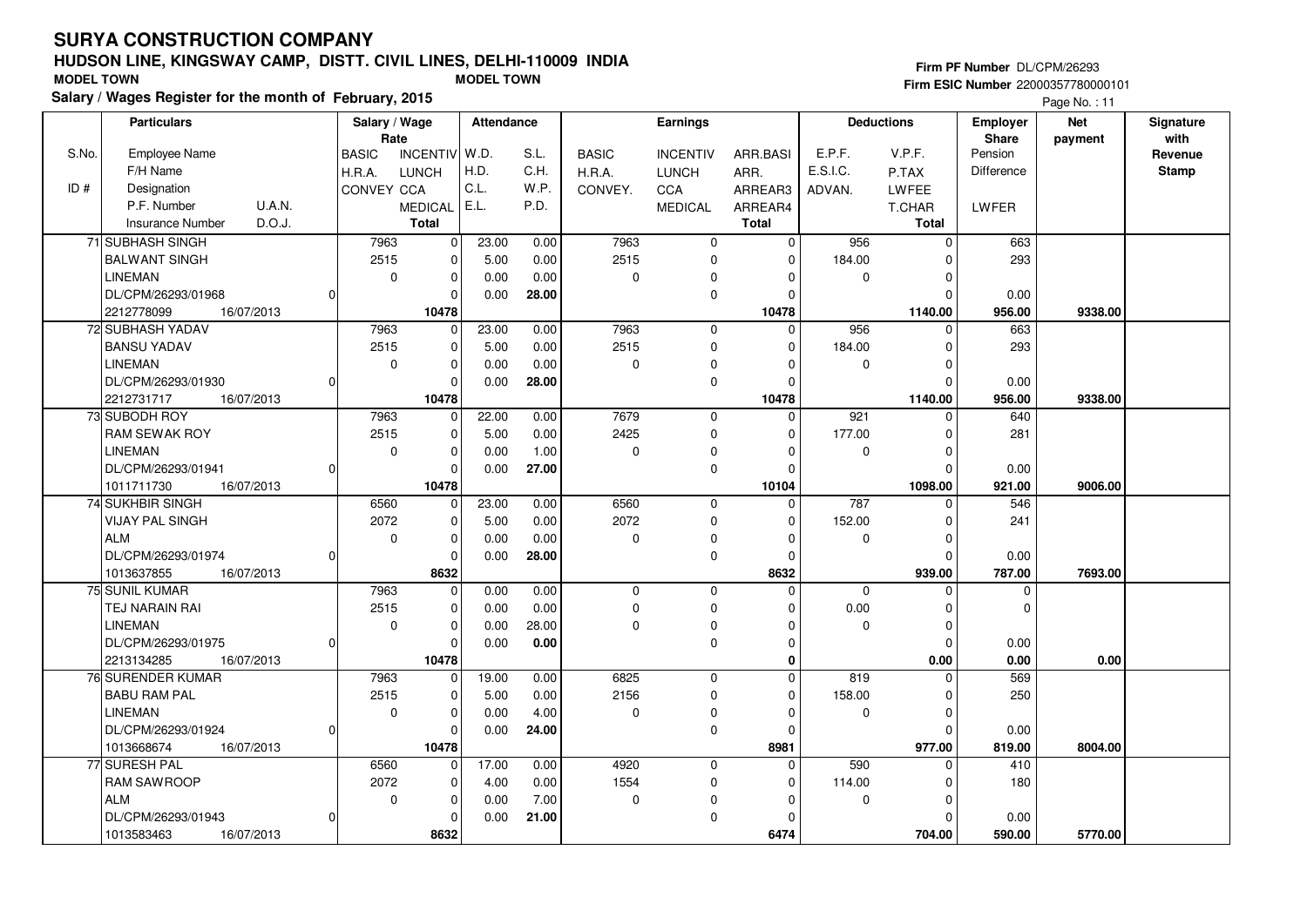## **HUDSON LINE, KINGSWAY CAMP, DISTT. CIVIL LINES, DELHI-110009 INDIASalary / Wages Register for the month of February, 2015 MODEL TOWN MODEL TOWN**

#### **Firm PF Number** DL/CPM/26293

|       | Salary / Wages Register for the month of February, 2015 |                                       |                         |       |              |                 |                |                   |              | Page No.: 12            |            |                 |  |
|-------|---------------------------------------------------------|---------------------------------------|-------------------------|-------|--------------|-----------------|----------------|-------------------|--------------|-------------------------|------------|-----------------|--|
|       | <b>Particulars</b>                                      | Salary / Wage                         | <b>Attendance</b>       |       | Earnings     |                 |                | <b>Deductions</b> |              | <b>Employer</b>         | <b>Net</b> | Signature       |  |
| S.No. | <b>Employee Name</b>                                    | Rate<br>INCENTIV W.D.<br><b>BASIC</b> |                         | S.L.  | <b>BASIC</b> | <b>INCENTIV</b> | ARR.BASI       | E.P.F.            | V.P.F.       | <b>Share</b><br>Pension | payment    | with<br>Revenue |  |
|       | F/H Name                                                | H.R.A.<br><b>LUNCH</b>                | H.D.                    | C.H.  | H.R.A.       | <b>LUNCH</b>    | ARR.           | E.S.I.C.          | P.TAX        | Difference              |            | <b>Stamp</b>    |  |
| ID#   | Designation                                             | CONVEY CCA                            | C.L.                    | W.P.  | CONVEY.      | <b>CCA</b>      | ARREAR3        | ADVAN.            | <b>LWFEE</b> |                         |            |                 |  |
|       | U.A.N.<br>P.F. Number                                   | <b>MEDICAL</b>                        | E.L.                    | P.D.  |              | <b>MEDICAL</b>  | ARREAR4        |                   | T.CHAR       | LWFER                   |            |                 |  |
|       | D.O.J.<br><b>Insurance Number</b>                       | <b>Total</b>                          |                         |       |              |                 | <b>Total</b>   |                   | <b>Total</b> |                         |            |                 |  |
|       | 78 SUSHIL KUMAR                                         | 7963                                  | $\overline{0}$<br>23.00 | 0.00  | 7963         | $\pmb{0}$       | $\overline{0}$ | 956               | $\mathbf 0$  | 663                     |            |                 |  |
|       | <b>KRISHAN PAL</b>                                      | 2515                                  | $\pmb{0}$<br>5.00       | 0.00  | 2515         | $\mathbf 0$     | $\Omega$       | 184.00            | $\Omega$     | 293                     |            |                 |  |
|       | LINEMAN                                                 | $\mathbf 0$                           | $\mathbf 0$<br>0.00     | 0.00  | 0            | 0               | $\Omega$       | 0                 | $\mathbf 0$  |                         |            |                 |  |
|       | DL/CPM/26293/01963                                      | $\Omega$                              | 0.00<br>$\mathbf 0$     | 28.00 |              | $\pmb{0}$       | $\Omega$       |                   | $\Omega$     | 0.00                    |            |                 |  |
|       | 2212727635<br>16/07/2013                                | 10478                                 |                         |       |              |                 | 10478          |                   | 1140.00      | 956.00                  | 9338.00    |                 |  |
|       | 79 UDAY KUMAR                                           | 7963                                  | 23.00<br>$\mathbf 0$    | 0.00  | 7963         | $\mathbf 0$     | 0              | 956               | $\Omega$     | 663                     |            |                 |  |
|       | TEJU SHAH                                               | 2515                                  | $\pmb{0}$<br>5.00       | 0.00  | 2515         | $\mathbf 0$     | $\Omega$       | 184.00            | $\mathbf 0$  | 293                     |            |                 |  |
|       | <b>LINEMAN</b>                                          | $\mathbf 0$                           | $\mathbf 0$<br>0.00     | 0.00  | 0            | 0               | $\Omega$       | 0                 | $\Omega$     |                         |            |                 |  |
|       | DL/CPM/26293/01964<br>O                                 |                                       | $\Omega$<br>0.00        | 28.00 |              | $\pmb{0}$       | $\Omega$       |                   | $\mathbf 0$  | 0.00                    |            |                 |  |
|       | 2212727636<br>16/07/2013                                | 10478                                 |                         |       |              |                 | 10478          |                   | 1140.00      | 956.00                  | 9338.00    |                 |  |
|       | 80 UMESH KUMAR                                          | 6560                                  | $\mathbf 0$<br>22.00    | 0.00  | 6326         | $\mathbf 0$     | $\mathbf 0$    | 759               | $\mathbf 0$  | 527                     |            |                 |  |
|       | <b>LAL CHAND</b>                                        | 2072                                  | $\mathbf 0$<br>5.00     | 0.00  | 1998         | $\mathbf 0$     | $\Omega$       | 146.00            | $\Omega$     | 232                     |            |                 |  |
|       | <b>ALM</b>                                              | $\mathbf 0$                           | $\pmb{0}$<br>0.00       | 1.00  | 0            | $\pmb{0}$       | $\Omega$       | 0                 | $\Omega$     |                         |            |                 |  |
|       | DL/CPM/26293/01932<br>$\Omega$                          |                                       | $\mathbf 0$<br>0.00     | 27.00 |              | $\mathbf 0$     | $\Omega$       |                   | $\Omega$     | 0.00                    |            |                 |  |
|       | 2212731721<br>16/07/2013                                | 8632                                  |                         |       |              |                 | 8324           |                   | 905.00       | 759.00                  | 7419.00    |                 |  |
|       | 81 VASHIST                                              | 6560                                  | 22.00<br>0              | 0.00  | 6326         | $\mathbf 0$     | $\Omega$       | 759               | $\Omega$     | 527                     |            |                 |  |
|       | RAM DARSH YADAV                                         | 2072                                  | $\pmb{0}$<br>5.00       | 0.00  | 1998         | $\mathbf 0$     | $\Omega$       | 146.00            | $\Omega$     | 232                     |            |                 |  |
|       | <b>ALM</b>                                              | $\mathbf 0$                           | $\mathbf 0$<br>0.00     | 1.00  | 0            | 0               | $\Omega$       | 0                 | $\mathbf 0$  |                         |            |                 |  |
|       | DL/CPM/26293/01935                                      | $\Omega$                              | $\Omega$<br>0.00        | 27.00 |              | $\mathbf 0$     | 0              |                   | $\Omega$     | 0.00                    |            |                 |  |
|       | 2212778139<br>16/07/2013                                | 8632                                  |                         |       |              |                 | 8324           |                   | 905.00       | 759.00                  | 7419.00    |                 |  |
|       | 82 VEER PAL                                             | 6560                                  | $\mathbf 0$<br>20.00    | 0.00  | 5857         | $\mathbf 0$     | 0              | 703               | $\Omega$     | 488                     |            |                 |  |
|       | <b>CHHOTE LAL</b>                                       | 2072                                  | $\pmb{0}$<br>5.00       | 0.00  | 1850         | $\mathbf 0$     | $\Omega$       | 135.00            | $\mathbf 0$  | 215                     |            |                 |  |
|       | <b>ALM</b>                                              | $\mathbf 0$                           | $\mathbf 0$<br>0.00     | 3.00  | 0            | 0               | $\Omega$       | 0                 | $\Omega$     |                         |            |                 |  |
|       | DL/CPM/26293/01897<br>$\Omega$                          |                                       | $\Omega$<br>0.00        | 25.00 |              | $\pmb{0}$       | $\Omega$       |                   | $\Omega$     | 0.00                    |            |                 |  |
|       | 1013583474<br>16/07/2013                                | 8632                                  |                         |       |              |                 | 7707           |                   | 838.00       | 703.00                  | 6869.00    |                 |  |
|       | 83 VIJAY KUMAR                                          | 7963                                  | 16.00<br>0              | 0.00  | 5688         | $\mathbf 0$     | 0              | 683               | 0            | 474                     |            |                 |  |
|       | SIRJANAND SINGH                                         | 2515                                  | $\mathbf 0$<br>4.00     | 0.00  | 1796         | $\mathbf 0$     | $\Omega$       | 131.00            | $\Omega$     | 209                     |            |                 |  |
|       | <b>LINEMAN</b>                                          | $\mathbf 0$                           | $\mathbf 0$<br>0.00     | 8.00  | 0            | $\pmb{0}$       | $\Omega$       | 0                 | $\Omega$     |                         |            |                 |  |
|       | DL/CPM/26293/01933                                      | $\Omega$                              | $\mathbf 0$<br>0.00     | 20.00 |              | $\mathbf 0$     | $\Omega$       |                   | $\Omega$     | 0.00                    |            |                 |  |
|       | 2212731726<br>16/07/2013                                | 10478                                 |                         |       |              |                 | 7484           |                   | 814.00       | 683.00                  | 6670.00    |                 |  |
|       | 84 VIPIN KUMAR                                          | 6560                                  | 23.00<br>0              | 0.00  | 6560         | $\mathbf 0$     | $\Omega$       | 787               | $\Omega$     | 546                     |            |                 |  |
|       | SHRI KRISHAN                                            | 2072                                  | 0<br>5.00               | 0.00  | 2072         | $\mathbf 0$     | $\Omega$       | 152.00            | $\Omega$     | 241                     |            |                 |  |
|       | <b>ALM</b>                                              | $\mathbf 0$                           | $\pmb{0}$<br>0.00       | 0.00  | 0            | 0               | $\Omega$       | 0                 | $\Omega$     |                         |            |                 |  |
|       | DL/CPM/26293/01965                                      | $\Omega$                              | $\Omega$<br>0.00        | 28.00 |              | $\pmb{0}$       |                |                   | $\Omega$     | 0.00                    |            |                 |  |
|       | 2212728045<br>16/07/2013                                | 8632                                  |                         |       |              |                 | 8632           |                   | 939.00       | 787.00                  | 7693.00    |                 |  |